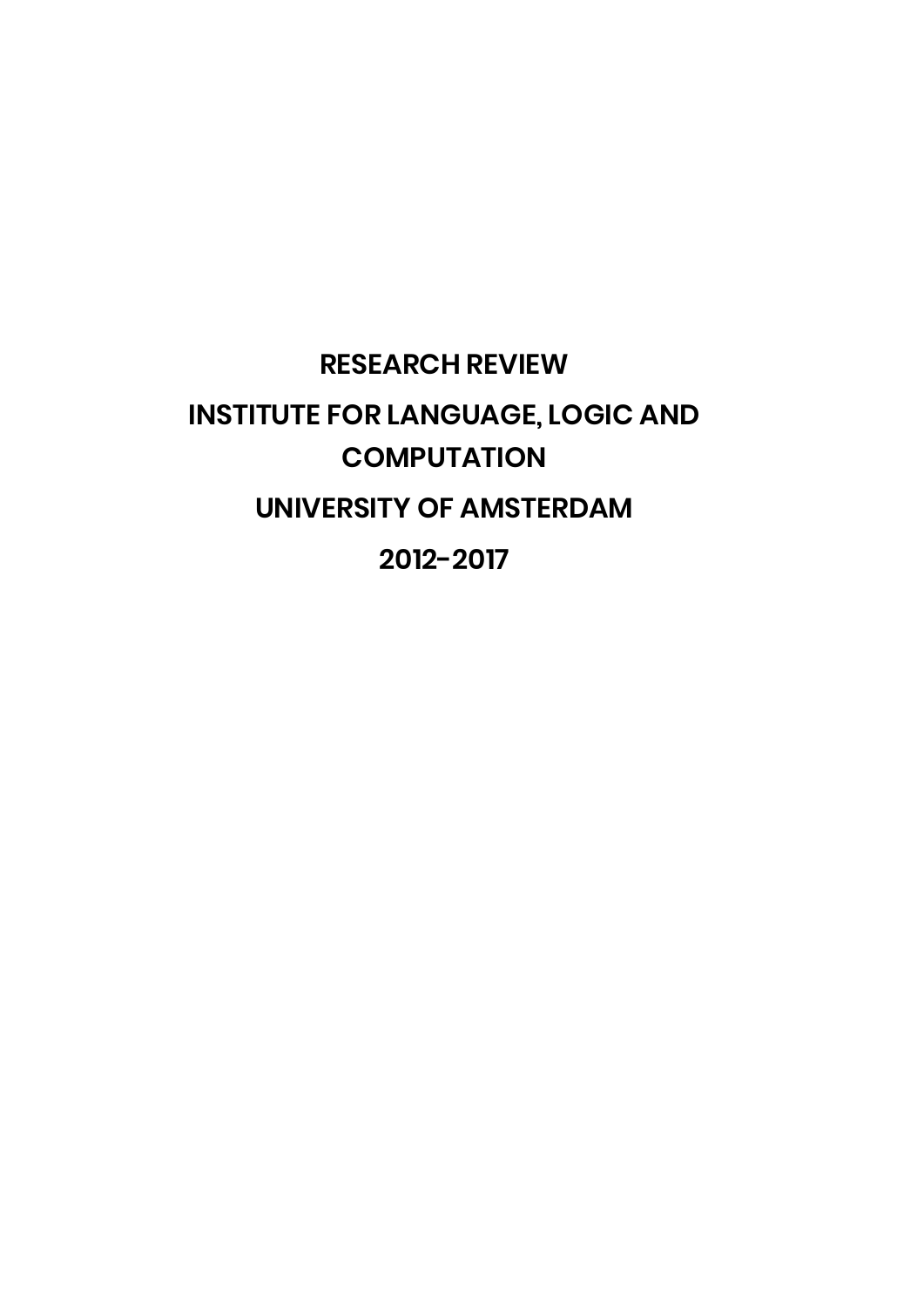

De Onderzoekerij Vondellaan 58 2332 AH Leiden

Phone: +31 6 24812176 Email: info@onderzoekerij.nl Internet: www.onderzoekerij.nl

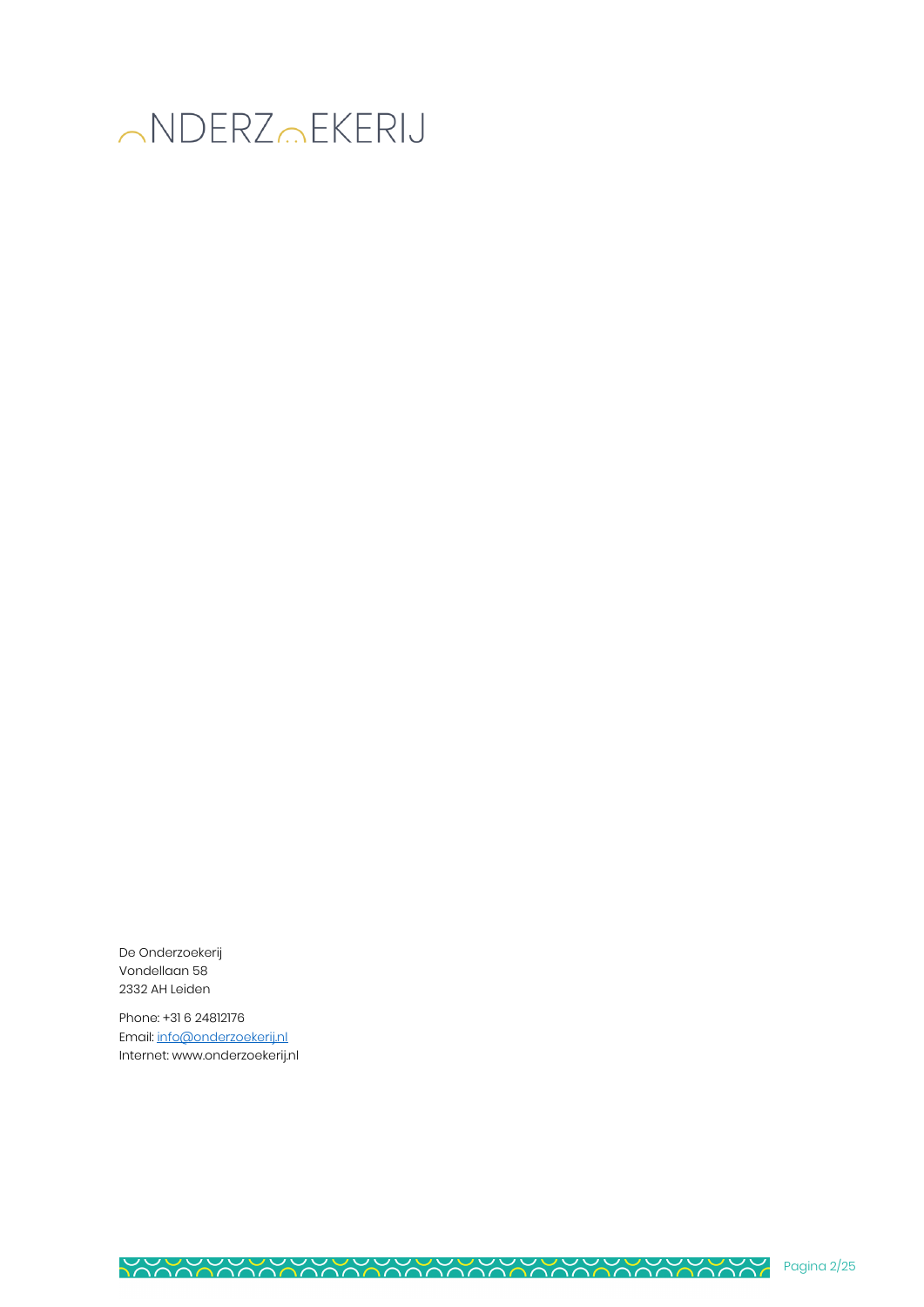# **Contents**

| 4. Assessment of the research programmes <b>CONFINGTER MANUTES ARE ASSESSMENT OF THE RES</b> |  |
|----------------------------------------------------------------------------------------------|--|
| 4.1 Logic and Language 2014 12:33 13                                                         |  |
|                                                                                              |  |
|                                                                                              |  |
|                                                                                              |  |
|                                                                                              |  |
|                                                                                              |  |
|                                                                                              |  |
|                                                                                              |  |

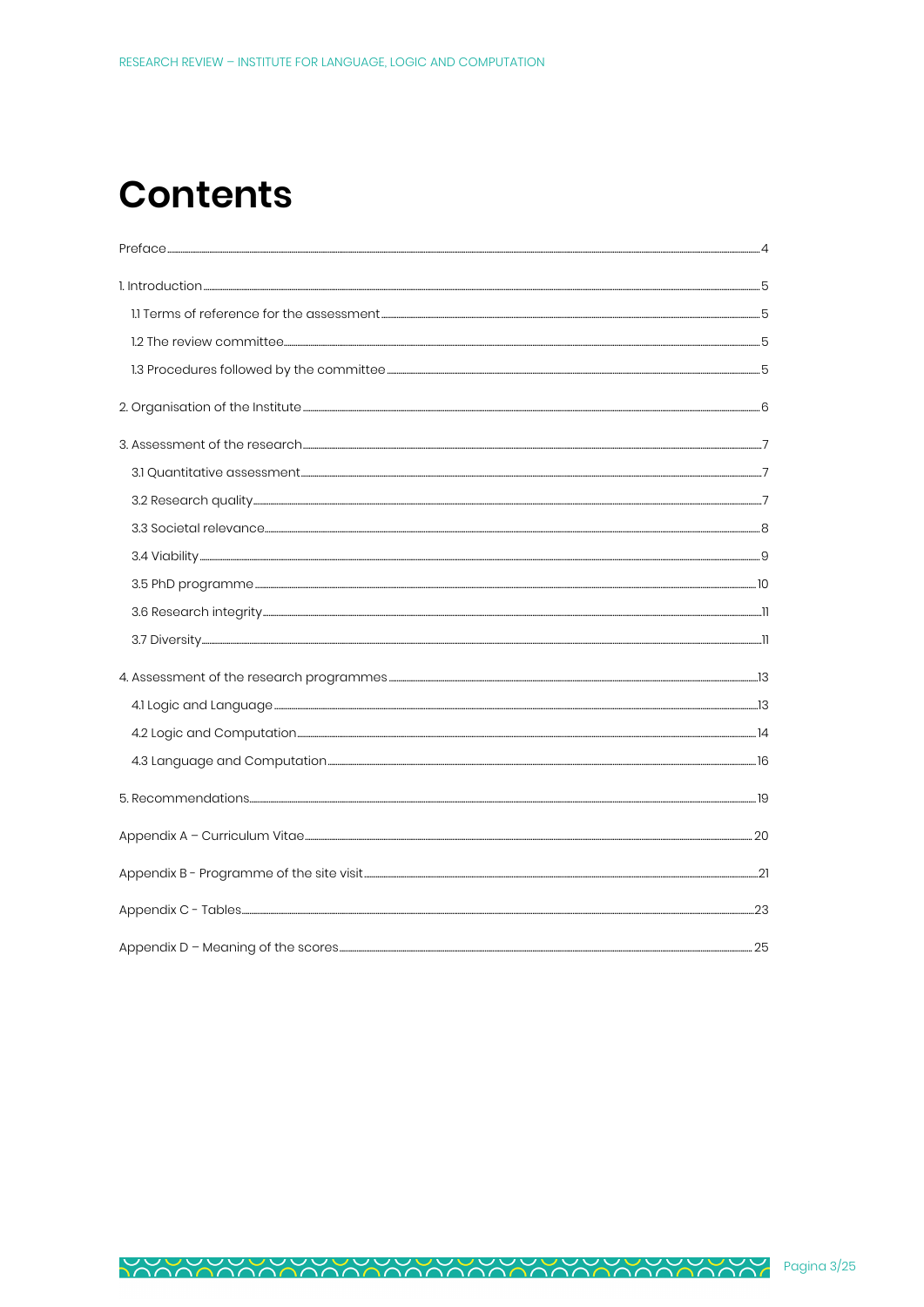# **Preface**

The evaluation committee that authored this report was assembled by the University of Amsterdam, and it included expertise from a broad spectrum of disciplines, consisting, as it did of Prof. Dr. C. (Christine) Baier, Technical University, Dresden; Prof. Dr. E. (Edwin) Mares, Victoria University of Wellington; Prof. Dr. L. (Louise) McNally, Pompeu Fabra; Barcelona; and Prof. Dr. Ir. J. (John) Nerbonne [chair], em. Groningen and Freiburg. Beyond their specialist expertise, the members were remarkable and valuable for their broad view of the study of logic, language and information, and for their willingness to examine scientific areas well outside their research foci proper. They were also energetic in considering practical issues of organisation, financing and management that also seemed foreign at points. These topics were also included in the evaluation. The committee also enjoyed its collaboration and I am grateful to all of them for their professional attitudes and pleasant interaction.

Annemarie Venemans served as secretary to the committee, and she was essential to the process at all stages, suggesting a division of labour, providing more concrete instructions to committee members on how to follow the Standard Evaluation Protocol (SEP), as well as on how to keep the "Terms of Reference" (ToR) of our particular evaluation in mind. She sat at my right-hand during meetings and kept notes to ensure that the committee was addressing all the crucial points of the SEP and the ToR. She also received the rough drafts of all the various parts of the report, which she edited with me, and I was very grateful not only for her close attention to the report's expected topics, but also for her efficient and clear style of writing. I am grateful for all the very competent work that she invested in this report.

The researchers of the Institute for Logic, Language and Computation (ILLC) at the University of Amsterdam (UvA) were assiduous in providing us with a great deal of information on their work in the six year review period, 2012-2017, not only with respect to matters that are normally catalogued carefully, such as publications and grants, but also with respect to their record in matters that often fall outside academic reporting, such as work on scientific popularization or marks of recognition from outside academia. We received a forty-two-page report plus several substantial appendices on the research programmes, most of them informationally dense. All of this material facilitated the committee in obtaining as complete a picture of the work at the ILLC as possible. On the occasion of our visit on December 3 and 4, 2018 we spoke with over 40 ILLC members about their scientific work; their aspirations, and how well they found themselves able to work and advance professionally at the UvA; how well their various research lines dovetailed with the institute's strategic emphases – both scientifically and with respect to extra-scientific interests and applications; and, perhaps most extensively, about their frustrations in seeking to realize serious scientific and applied-science ambitions at the ILLC. I am certain that I speak for all committee members when I acknowledge how much we profited from the very cooperative atmosphere we encountered during our visit.

A chair who is currently an emeritus professor may be forgiven a personal note, even in the foreword to a very official document. Science, I believe, profits a great deal from its younger practitioners. They see correctly that they can contribute and be recognized if they are tenacious enough to continue to insist on their insights, to search for new evidence, and to keep developing new demonstrations, even while ignoring some criticism. The stereotyped self-opinionated researcher isn't without problems, but lots of advances are due to the tenacity and energy of young researchers working hard to prove that they're right. If indeed we profit a lot from the energy and tenacity of young researchers, then it behoves us as a profession to see that they get a fair chance to prove themselves. We therefore include in the report below a suggestion to provide younger scholars with more opportunity than they now have.

Our visit was well organized and our reception at ILLC was cordial. We thank Prof. Dr. Sonja Smets and Ms. Jenny Batson for their hospitality.

John Nerbonne, Chair of the Evaluation Committee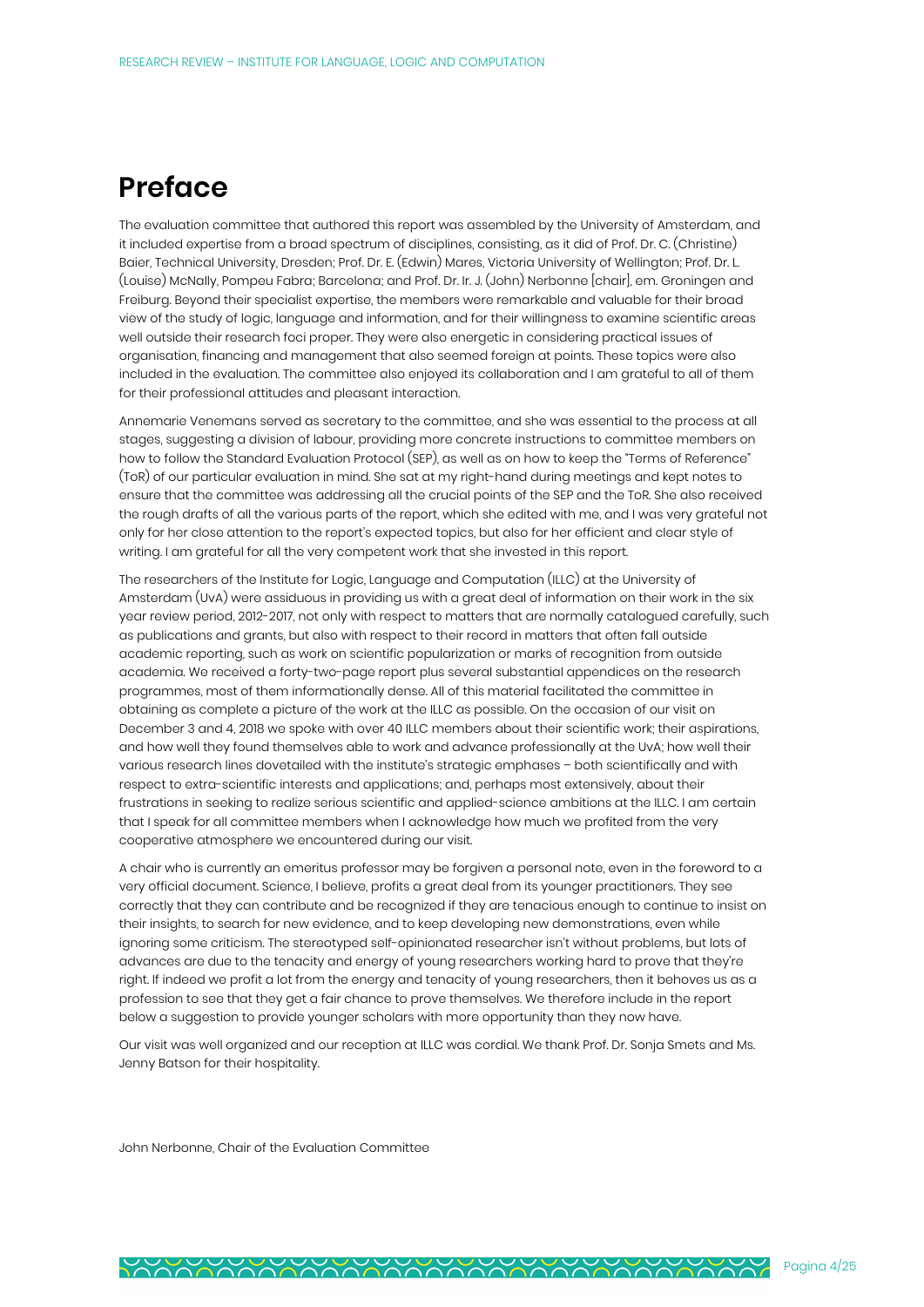# **1. Introduction**

#### **1.1 Terms of reference for the assessment**

The quality assessment of research of the Institute for Language, Logic and Computation (ILLC) is carried out in the context of the assessment system as specified in the Standard Evaluation Protocol For Public Research Organisations by the Association of Universities in The Netherlands (VSNU), the Netherlands Organisation for Scientific Research (NWO), and the Royal Netherlands Academy of Arts and Sciences (KNAW).

The review committee was asked to assess the scientific quality and the relevance and utility to society of the research conducted by the ILLC of the University of Amsterdam in the reference period 2012-2017, as well as its strategic targets and the extent to which it is equipped to achieve them.

Accordingly, three main criteria are considered in the assessment: research quality, relevance to society, and viability. In addition, the assessment considers three further aspects: the PhD training programme, research integrity and diversity.

This report describes findings, conclusions and recommendations of this external assessment of the ILLC.

### **1.2 The review committee**

The Board of the University of Amsterdam appointed the following members of the committee for the research review:

- Professor Nerbonne
- Professor Baier
- Professor Mares
- Professor McNally

More detailed information about the members of the committee can be found in Appendix A. The Board of the University of Amsterdam appointed Dr. Annemarie Venemans of De Onderzoekerij as the committee secretary. All members of the committee signed a declaration and disclosure form to ensure that the committee members made their judgements without bias, personal preference or personal interest, and that the judgment was made without undue influence from the ILLC or stakeholders.

#### **1.3 Procedures followed by the committee**

Prior to the site visit, the committee received detailed documentation comprising: The Self-assessment report of the ILLC, including appendices and the Standard Evaluation Protocol (SEP) 2015-2021. In addition, the committee studied the midterm review report and previous assessment report.

The committee proceeded according to the SEP. The assessment was based on the documentation provided by the institute and the interviews with the management, a selection of researchers of the institute, and PhD students. The interviews took place on December 3 and 4 2018 (see Appendix B).

The committee discussed its assessment at its final session during the site visit. The members of the committee commented by email on the draft report. The draft version was then presented to the Institute for factual corrections and comments. Subsequently, the text was finalised and presented to the Board of the University of Amsterdam.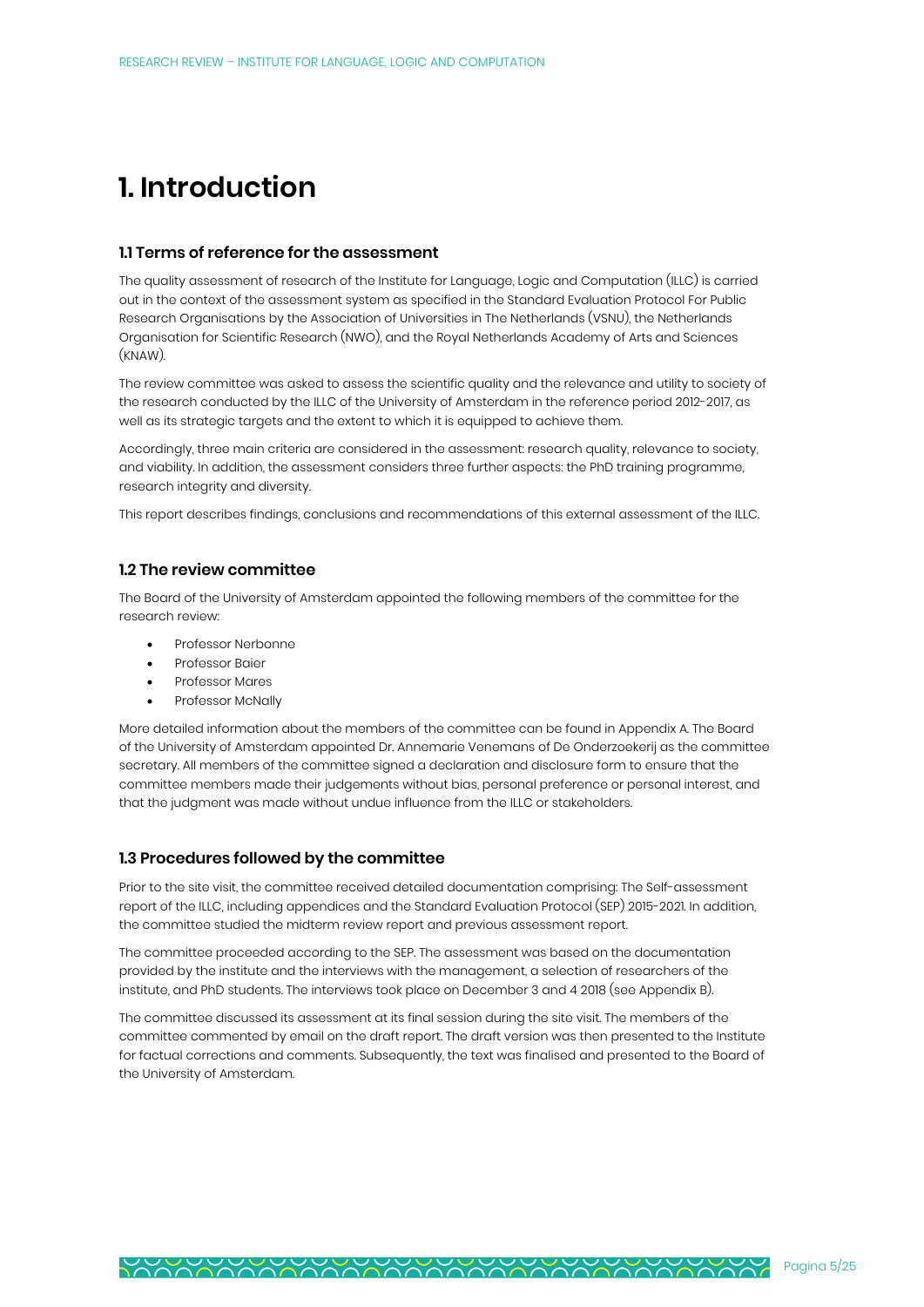# **2. Organisation of the Institute**

The scientific mission of the Institute for Logic, Language and Computation (ILLC) is to advance the information sciences in the area of research devoted to logic, language and computation as well as their intersection, specifically by ensuring the interaction of different formal methods.

The ILLC is governed by the Faculty of Science (FNWI) and the Faculty of Humanities (FGw). It is headed by a scientific director, who is supported by an administrative office led by the institute manager. The director is supported by the ILLC management team consisting of the manager and the leaders of the three ILLC programmes, the director of the ILLC PhD programme and the director of the Master of Logic.

The Institute includes three research programmes:

- Logic and Language (LoLa);
- Logic and Computation (LoCo);
- Language and Computation (LaCo).

The committee notes that the programme names, while historically justified, no longer suggests the range of work being done. Language and logic are each named twice, while philosophy, cognition, music, information and mathematics aren't named at all. Since the names of the programmes probably function to orient visitors and colleagues outside Amsterdam, changing these names will probably also not negatively affect the recognition of the programmes. The committee suggests the ILLC consider changing these names.

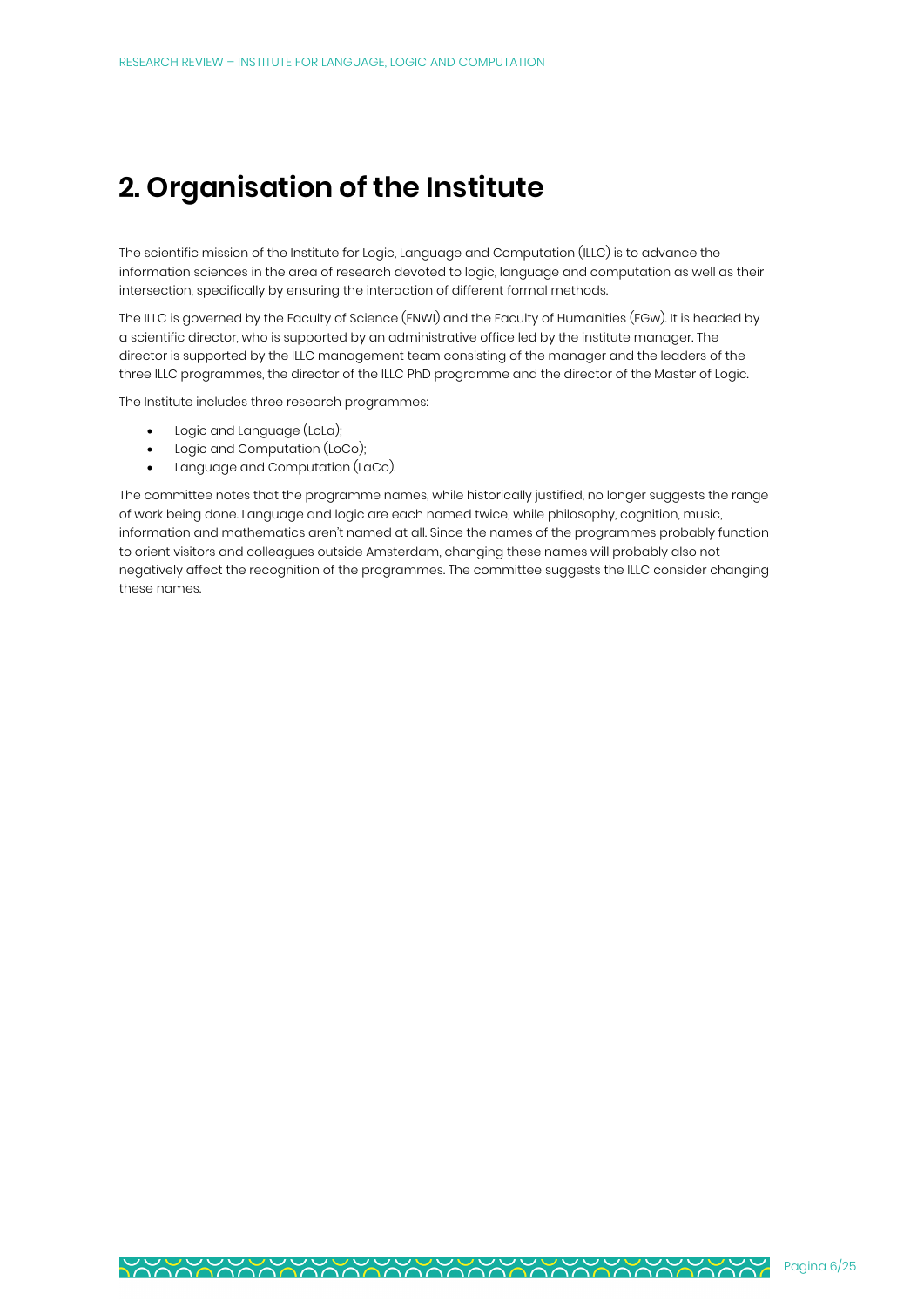# **3. Assessment of the research**

### **3.1 Quantitative assessment**

The committee assessed the Institute both quantitatively and qualitatively. For the quantitative assessment a four-point scale is used, according to the standard evaluation protocol 2015-2021. The explanation of the criteria underlying the scores can be found in appendix D. The qualitative assessment of the ILLC can be found in the next sections.

According to the SEP scoring system, the committee has awarded the following scores to the Institute:

| Research quality:     |   |
|-----------------------|---|
| Relevance to society: | 2 |
| Viability:            |   |

### **3.2 Research quality**

The ILLC is an excellent Research Institute, that continues to build on an extremely successful foundation laid in the 1980s. The mission of the ILLC is to study information in its myriad forms. Its members and groups examine how information is coded and processed, using the resources from logic, computer science, and linguistics. The original strategy of the ILLC was ground-breaking and prescient, so much so that the appreciation and use of its perspectives and techniques have now expanded from the disciplines originally in focus, to include now even biology and the social sciences. The general perspective is now shared by many more researchers than in the 1980s, and its enormous variety of work is breath-taking.

In terms of the research it produces, the Institute is extremely successful. Members of the Institute are producing world-class research. The research is disseminated largely in terms of publications (authored books, edited books, journal articles, and book chapters) which are published in very reputable, often very prestigious, venues. ILLC's publications are very strong, and the unusually detailed bibliometric analysis testifies to the leadership's concern for the quality of its work. 530 journal articles were published in 2012- 2017, which translates into 4.6 articles/year/FTE (of permanent staff), an excellent level of productivity. This figure is inflated a bit due to the ILLC's success in attracting funding, which adds to publications but not to permanent staff. But even if postdocs are included in the figure (who also tend to have more research time), then 2.5 articles/year were produced, still an excellent number.

ILLC publications were cited 1,659 times in the Web of Science (WoS) alone during 2012-2017. Non-WoS citations would raise this number by a lot.

As the bibliometric data provided by Institute makes clear, a great deal of the work published in the review period has already had at least a high average relative impact (RI). In addition, publication in conference proceedings is likewise very strong in fields such as computational linguistics, where proceedings have archival status. The journal articles are on average cited better than other articles in their fields.

During the review period, members of the ILLC have taken a leading role in producing handbooks and handbook articles in their various fields. While handbooks generally do not contain new results, they are a key way in which to disseminate information about a field. The production of such materials both do a service to other academics as well as make the research done at the ILLC even more widely known. The ILLC also produces many products for academic peers, such as software and data sets.

In addition, the ILLC has contributed a lot to conferences and summer schools (such as the European Summer School in Logic, Language and Information). The local, but internationally known, Amsterdam Colloquium has been held 21 times. Members of the ILLC have also played a central role in setting up and running the Tbilisi Symposium on Language, Logic and Computation, which has now been held 12 times. All in all, the ILLC membership have served the academic community well -they have shown great commitment to professional service.

Research of the highest quality is conducted at all levels, often in jointly authored publications or other forms of collectively constructed research. The ILLC is justly famous for its foundational work in logic,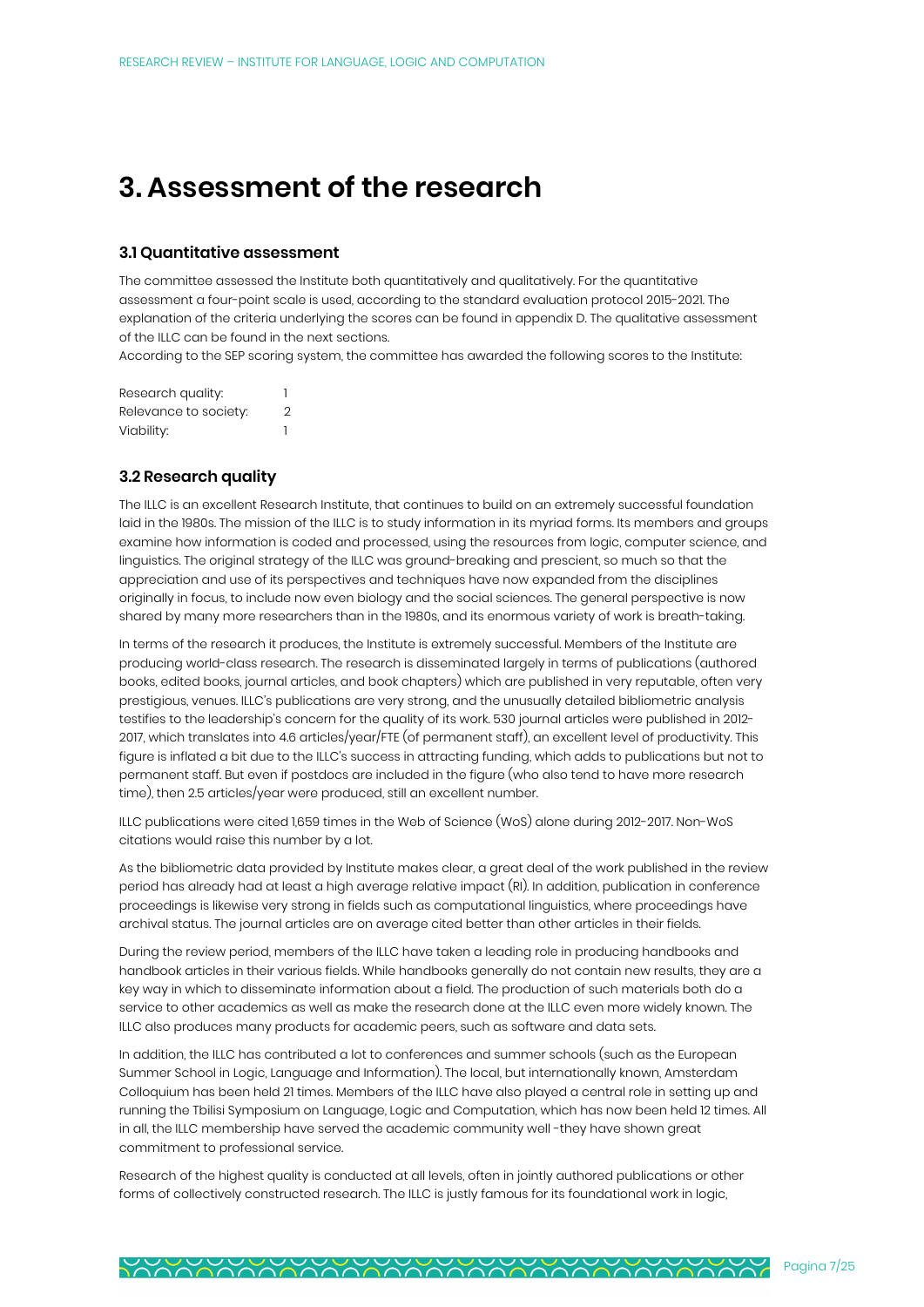linguistics, and computer science, but now it is producing an increasing amount of research in neighbouring disciplines.

In recent years the ILLC has diversified from being an Institute largely dedicated to logical approaches to computation and language, to one in which a variety of different approaches and applications thrive. Some members of the Institute deal with very large data sets, others produce mathematical proofs, and yet others conduct empirical experimentation. These approaches seem not only to coexist in the Institute but also reinforce one another. Joint research is not restricted to members of a single group; instead there is a very healthy cross-fertilisation of ideas and labour across the three groups. The committee was also impressed with the effect of the flat organisational structure on encouraging the discussion of ideas between students and faculty and among faculty of different academic grades. Still, some ILLC younger members said in interview with the committee that they heard little of the interdisciplinary opportunities and therefore made little use of them. Perhaps the Institute might review its internal communications practices.

Not only are the methods used in the ILLC extremely diverse, so are the topics studied. The brave and unabashed interdisciplinary attitude of the Institute is reflected in the fact that during the review period ILLC researchers published in no fewer than twelve Web of Science scientific categories. These range from mathematics and physics, to social science, neuroscience, and psychiatry. Looking within each category to see what has been accomplished, one is even more impressed. One can see a very wide range of work in formal logic, logical and linguistic semantics, applications of data driven models to linguistics and other fields, logical approaches taken towards decision theory and economics, and this list goes on and on. Some of this work is ground-breaking, and it is all of very high quality.

Researchers at the ILLC can rightfully be proud of its accomplishments and its status in the scientific world. It nonetheless makes a lot of sense to continue the pioneering spirit of the earlier period and to continue to seek new collaborations where they make sense. There appear to be colleagues doing excellent, closely related work at other institutes at the UvA, where collaborations might be least costly. When the committee brought this up during its visit, the ILLC staff was optimistic that the new building would play a facilitating role.

Grant-based earnings during the period of evaluation were very impressive. Members of the Institute were awarded 29 million euros in 70 different grants. This is an exceptionally high figure, even for an institute of the size of the ILLC. During the previous evaluation period (2007-2012), ILLC members were awarded 17 million euros. Much of the current funding comes from very competitive sources, such as the European Research Council, and the NWO. (Industry-based funding is dealt with in section 3.3.) Whether the ILLC can maintain such a high level of funding in future periods is impossible to predict, but the members of the Institute deserve praise for their current funding success.

The leadership of the ILLC has taken care to position it well with respect to similar organisations locally in Amsterdam, but also nationally and internationally. They present very demanding benchmarks in comparing the ILLC to the Center for the Study of Language and Information at Stanford University, the Munich Centre for Mathematical Philosophy at Ludwig Maximillian University in Munich, and the Institute for Language, Cognition and Computation at the University of Edinburgh. The ILLC may honestly be compared to these world-class institutes with regard to quality, and it does not suffer in the comparison, even while remaining distinctive among these institutes in its breath of interests and its emphasis on logic.

The ILLC prepares PhD candidates in a conscientious and demanding way. This is reflected in the fact that 41 PhD candidates defended in the reporting period and in the fact that ILLC graduates have gone on to important positions in academia and industry.

#### **3.3 Societal relevance**

In considering the dimension of societal relevance, the committee distinguished two sorts of activities that may contribute: on the one hand public outreach sorts of activities such as films, websites, publications and productions for a popular audience, and on the other hand, activities that flow into useful products and processes. The latter may be software components but also consulting and advisory reports. They are often commercially oriented, but they might also arise in collaboration with organisations that are not geared toward profit, i.e. governmental or charitable organisations.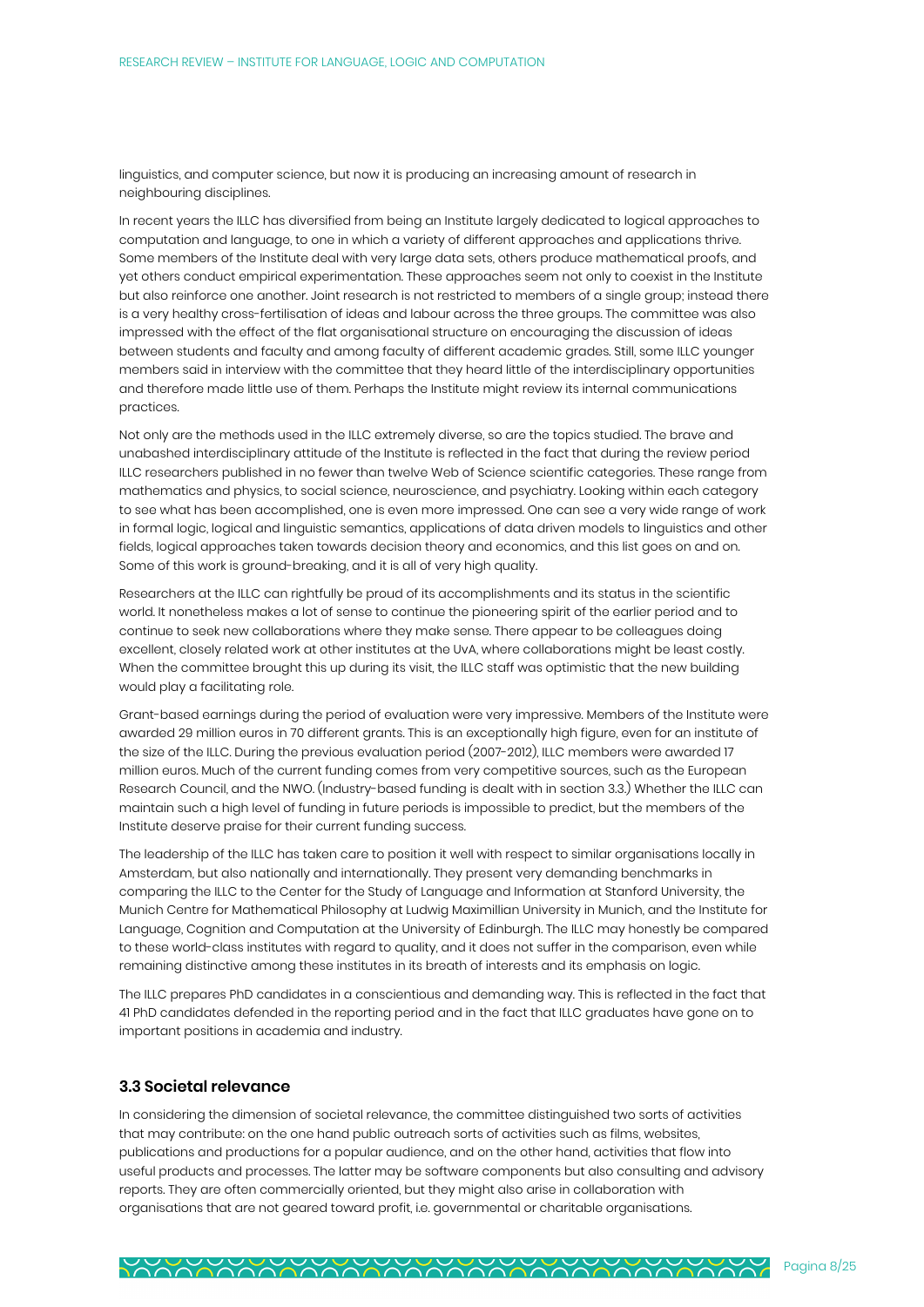The ILLC is outstanding in outreach activities, in particularly in conducting courses aimed at high-school aged participants, and in producing excellent popular science books and games for the scientifically interest public. The committee applauds the Institute's introduction of "master classes" for high-school students in logic, in cognition, and in logic, language and computation. It is likewise enthusiastic about ILLC's participation in and contribution to *Leve de wiskunde*, which has now been held 16 times, and most recently attracted over 100 high school teachers and students. The strategy of trying to introduce a module on logic into high school curricula could well bear fruit, and would ensure greater public support for the field.

Some outstanding science popularizations have been undertaken at the ILLC, including the popular books on musical cognition as well as the TEDx talk on the same subject together with many newspaper and magazine articles. The demonstrations (on parsing, music cognition and mapping cultural heritage data) noted in the sections on the use of research products are likewise excellent.

When the committee turns to societally relevant activity that is aimed at improving products and processes, then the panel is very positive about events organized to bring ILLC staff and PhD candidates together with companies that work in related areas, e.g., the thesis fairs and the Beta career event, and especially about the internships the PhD candidates have taken on. The eight companies where the interns have worked are excellent addresses for the ILLC to connect to, and it would be fantastic to strengthen and build on these connections. The committee is intrigued by the start-up incubator and agrees that it takes a step in the right direction. The appointment of a valorisation officer was an excellent step.

The work reported on the DatAptor and BEER packages clearly aims to improve products and processes, and it is very positive that the ILLC can point to this as an indication of its societal relevance. The "relatively small contribution" of €800K during the six-year period from companies that directly supported the ILLC is a beginning that the committee encourages the Institute to try to improve on. It estimates that this corresponds to about 1.5% of the ILLC budget, which might profitably be increased.

When the committee brought this up in interviews with the ILLC, some answered that the foundational work was ILLC's forte, and that one should build on that strength. The committee notes, however, that many of the giants in the foundational study of language, logic and computation also contributed greatly to applications, among them Turing, von Neuman, and Shannon. While the committee is sceptical that every researcher should contribute to application-oriented activities, an excellent group of 100 FTE may be expected to include more such activities than the ILLC does now.

The committee therefore recommends that the ILLC - the Institute, not each individual researcher consider more seriously what opportunities exist for more applied work. This is in accordance with the ILLC's explicit strategy. In making this recommendation the committee very explicitly does not ask that the ILLC do different work and absolutely not that the Institute refocus its research. It urges the Institute rather to keep in mind that ongoing work may already be able to contribute to interesting applications, even while acknowledging that the opportunity costs associated with seeking these applications may be nonnegligible (see Recommendations, below). The committee is convinced that the foundational studies in logic, language and information will genuinely lead to interesting improvements in applications.

### **3.4 Viability**

The ILLC is a world-class institute that shows every sign of continuing soundly into the future. There are many truly excellent individuals in the Institute, and the level of external funding is excellent, which is an unassailable sign that the researchers themselves are doing a great deal to ensure a healthy future. The ILLC has also grown during the reporting period, and this, too, is a sign of health. It is very impressive to see how successfully the ILLC has survived the retirement of its founders. The current generation of researchers is likewise creative, productive and influential to an unusual degree.

The ILLC enjoys reflective and aware leadership. The SWOT discussion in the self-evaluation is well informed, and the director and management team were obviously prepared for the committee's at times critical questions.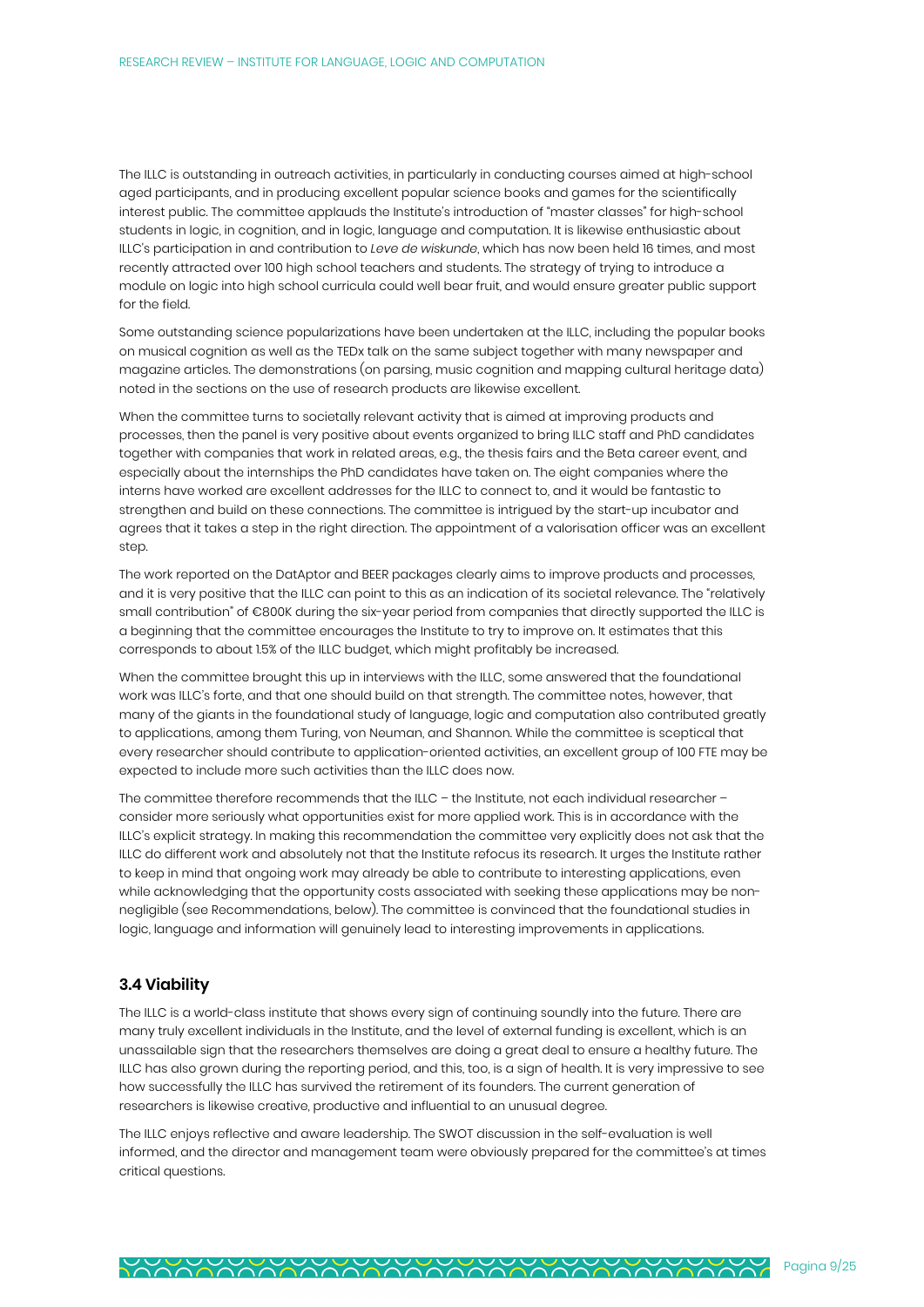The ILLC's flat structure and fluidity of connections and collaborations must be one secret to its success. It seems a key to the atmosphere in which new ideas are given a chance to take root and to flourish. Given the very flat structure, it is clearly a good thing that the programmes (research groups) do not have the function of channelling research, but rather that of keeping an eye on things, and ensuring that regular responsibilities, for example, those of an employer are met. This seems very sensible, but the relatively informal atmosphere and loose lines of authority (over the content of research) probably mean that it would be difficult for the director or management team to reposition or refocus the research, i.e., the structure is not flexible in the sense that managers might easily redirect the content of the work. The committee asked about collaboration with researchers outside the ILLC, and in particular within the UvA. The dean of Science indicated that he would welcome more such collaborations, and the ILLC and the dean agreed that the new building for information sciences would likely facilitate collaboration beyond the Institute.

Although this is an evaluation of research, the committee wishes to explicitly appreciate the wisdom of ILLC's educational activities, which on the one hand ensure a steady stream of excellent PhD candidates into ILLC, and which also, on the other, educate the public about its work. This is a further circumstance that augurs well for the viability of the Institute.

The Institute is embedded within two faculties that are clearly supportive and appreciative, again cause for optimism, but the situation within the Humanities faculty warrants monitoring. The Science and Humanities Faculties differ regarding the amount of research time normally allotted (and its converse, the amount of time required for instruction) and ILLC members in the Humanities Faculty indeed reported being worried about their research time, citing discussions about a more flexible allotment. The committee would recommend that the faculties and the Institute strive to be as transparent as possible with respect to the allotment of research time. Regarding appointments, the ILLC leadership has taken care to reduce the impact of faculty differences on staff as much as it can. The ILLC director could point to a number of appointments and promotions of staff in Humanities in the reporting period. All this is excellent, of course.

Hiring in the Humanities faculty is also more complicated, where there may even be a question as to whether to replace retiring ILLC scholars with faculty members with ILLC research interests. Departmental and instructional needs must be served, and competing research institutes may wish to be involved and may wish to see their own research areas strengthened. The ILLC explained that the more complicated situation in Humanities arises from the fact that the instructional and research organisations do not overlap perfectly in Humanities, while they do in Science. This certainly explains the situation, but it also means that the ILLC must continue to monitor its cooperation in the Humanities faculty closely.

The well-being of all members of staff requires systematic attention, but especially young scholars are vulnerable. ILLC will need to remain mindful of how it retains not only horizontal but also vertical forms of professional development in a context where lack of promotion opportunities for junior staff might generate disaffection in the long run. The committee appreciates that such decisions are partly taken elsewhere and not entirely within the Institute's control.

A final, less verifiable reason for the committee's optimism about the future of the ILLC is the excitement that is almost palpable among its staff members, postdocs and PhD candidates. The atmosphere is charged with innovation and energy, and ILLC members are proud to work there, passionate about their work, and enthusiastic in reporting about it.

#### **3.5 PhD programme**

The committee interviewed current and former PhD students in various stages of development of their PhD research about their supervision, research facilities and possible constraints of their research. The PhD students the panel spoke with were unanimously enthusiastic about working there, enjoyed the open atmosphere, and reported absolutely no problems in getting feedback about their work. They were laudatory about the assistance they had received in moving to Amsterdam and in finding housing, which can otherwise be very difficult in the city. They were also aware that help could be found in case of difficulties, whether difficulties involving supervisors or those arising, e.g., due to illness.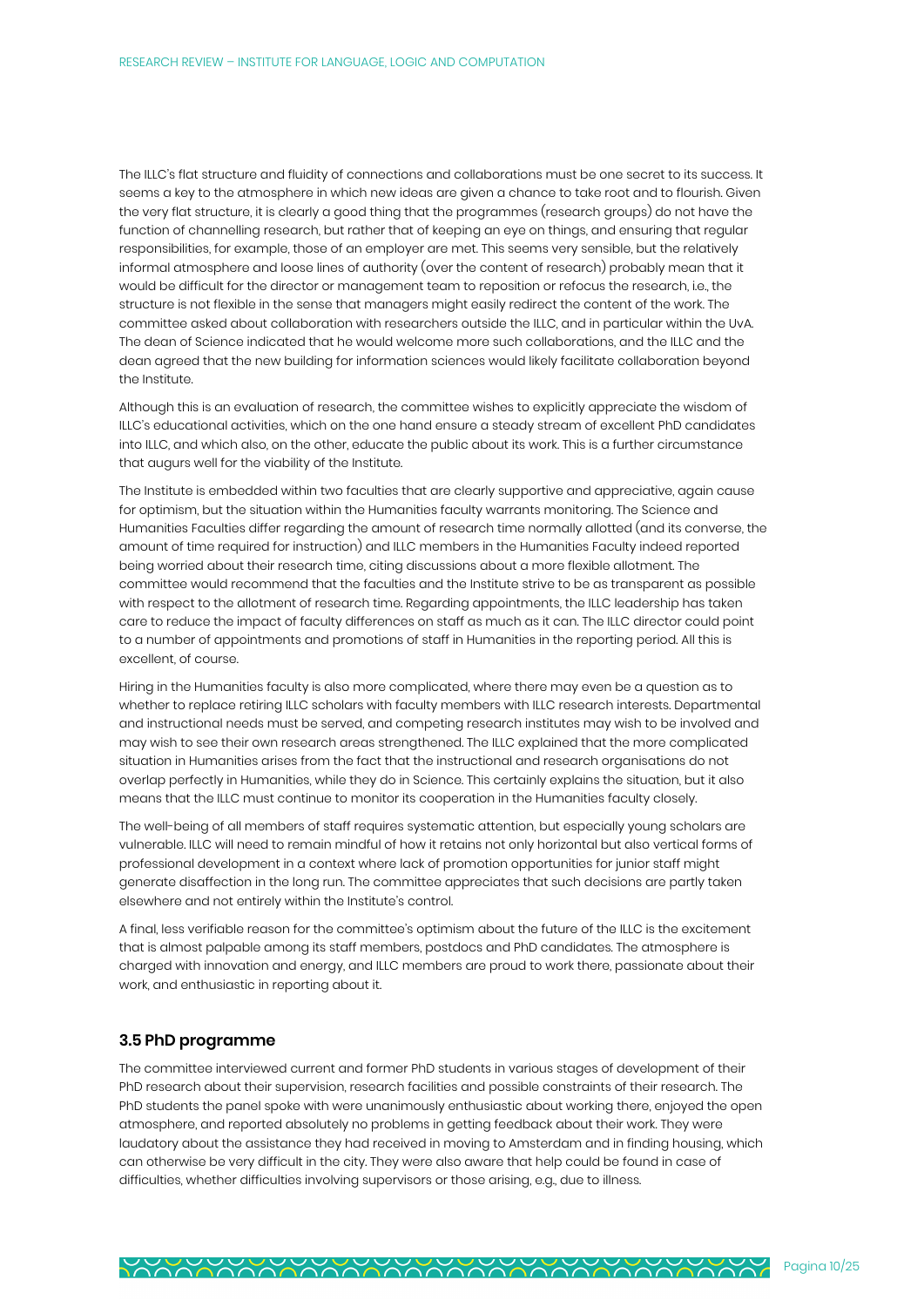Within the first three months of their appointment, each PhD candidate and their supervisor must put together an ILLC Education and Supervision Plan, which outlines the PhD project and formulates the candidate's tasks and goals. The plan lists the frequency of supervision meetings between the candidate and supervisors and includes all the training items that have to be completed by the PhD candidate during the full PhD track. The PhD training programme consists of a scientific programme and a transferable skills programme. PhD students were satisfied with the courses they could attend.

Forty-one PhD students finished during the reporting period. This is an excellent number, but only 64% of the candidates defended within six years. Although some measures have been taken, such as a bonus for PhD candidates who finish their dissertation on time, this number suggests room for improvement. The committee recommends that the Institute keep monitoring completion rates and, if necessary, take further measures to increase the numbers of PhD candidates completing their degree in a more timely fashion.

According to the self-evaluation report, the job perspectives of the PhD candidates are quite good. Of the 41 ILLC graduates who defended their thesis during the evaluation period 26 graduates are employed in academia, 12 in industry (ICT), 2 in non-profit organisations and 1 in a governmental organisation. PhD candidates the committee met, felt well prepared for further academic but also non-academic careers. They are encouraged to attend career development courses and career lunches.

### **3.6 Research integrity**

Faculty and staff of the faculty are subject to the ILLC code of conduct. It builds on a number of more detailed and comprehensive documents that deal with these matters, such as: The Netherlands Code of Conduct for Academic Practice (VSNU), A European Code of Conduct for Research Integrity (ALLEA), 'On Being a Scientist: A Guide to Responsible Conduct in Research' (NAP). This document lists a number of "do's and don'ts" that should be ingrained in the work ethics, and hence the day to day practices, of everyone who is engaged in research in some way or other (as an active researcher, as a student, as a supervisor, or as an administrator).

The committee was satisfied with the formal processes in place for ensuring research integrity. We also asked the PhD candidates about their training in research integrity, and in particular about the game 'Dilemma' used for this purpose (mentioned in the self-evaluation report). Without wishing to evaluate the game itself, the PhD candidates found that it definitely provided occasion for the discussion of potential ethical problems. Such discussions are valuable in situations where "grey areas" may easily arise, even if accusation of serious fraud is blessedly absent. Especially given ILLC's new ambitions in the social sciences, new issues can arise, e.g. in dealing with human subjects, confidentiality or anonymizing data.

Data management issues were discussed directly with the Language and Computation group, who were clearly stewarding their data well, although they hadn't been gathering the links in a central place. That is little work, however.

### **3.7 Diversity**

The composition of the faculty and academic staff as a whole reflects a rather high level of diversity in terms of both age and nationalities. The effort to internationalize the professorial staff has been truly impressive, increasing by a factor of 7, to nearly 30% of the total staff during the evaluation period.

However, the Institute still has not achieved the sort of gender balance that might be expected, even taking into account the fairly low percentage of women entering the fields within the Institute's scope. Currently, among the full professors, the relative numbers of men/women is 12:3, among the tenured research staff (assistant and associate professor) it is 25:6, and among the PhD students it is 30:15. Thus, the committee noted that guaranteeing gender diversity remains an issue; moreover, there has been little improvement in overall ratios during the evaluation period, and extremely limited success in efforts to recruit new female assistant and associate professors. Part of the problem in improving these ratios has been difficulty in obtaining sufficient female candidates to compete for new assistant and associate positions.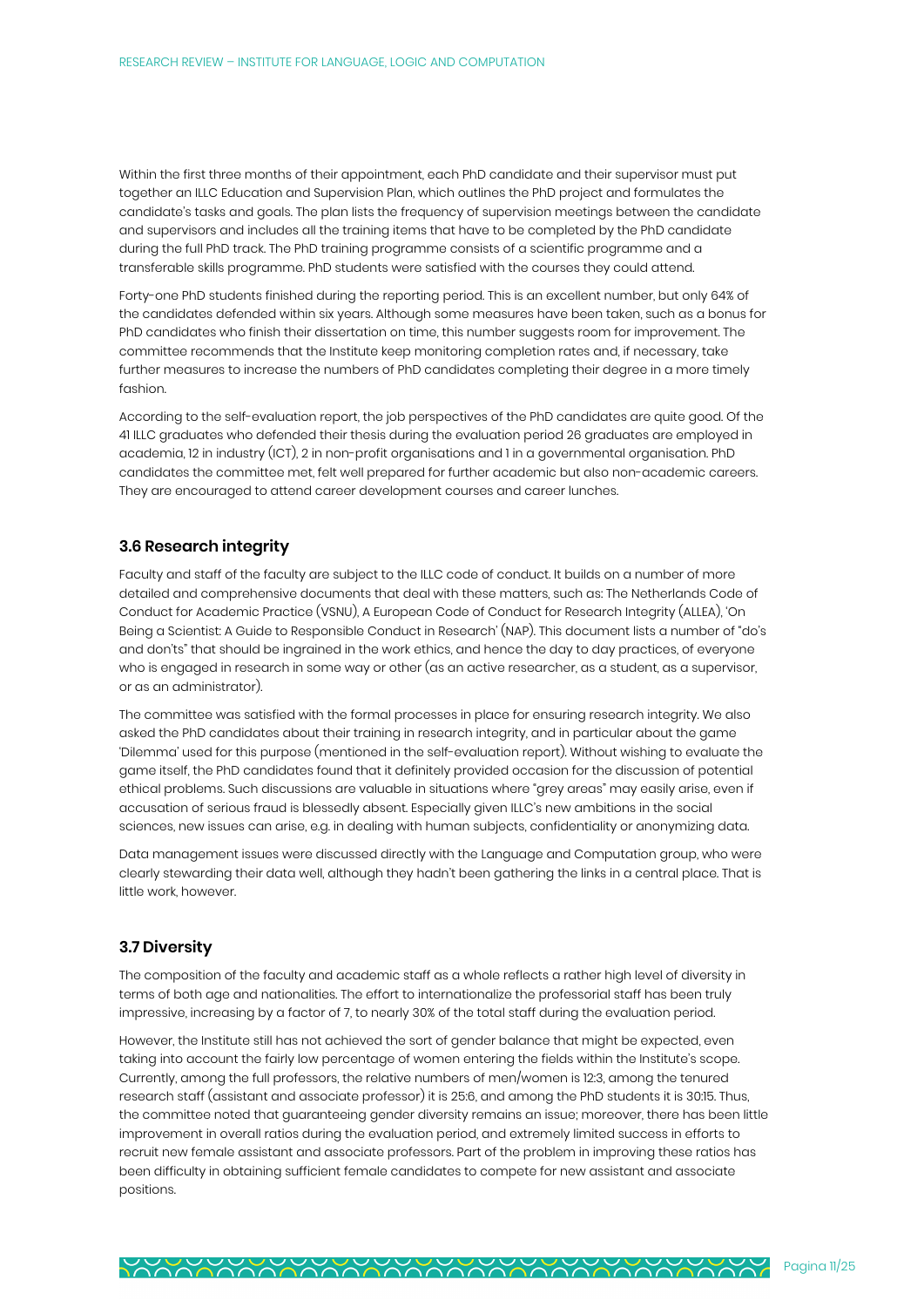To redress this situation, in 2016, the FNWI set a gender diversity target in order to increase the number of permanent female staff appointed at the ILLC. The goal is to have a gender ratio which reflects the gender balance of the Master's student population. Part of this strategy has included offering a MacGillavry fellowship to hire a new female assistant professor in 2017 - a positive step. The Institute has also implemented a range of sensible measures to work on this imbalance, including improving the visibility of female researchers and coaching and mentoring initiatives. However, one important set of (potential) measures that are not mentioned involve reconciliation of work/life issues. The Institute should consider looking at some of the creative measures currently being promoted by the German DFG, including things like emergency child care, the possibility of spouse hires, or efforts to help partners find work in the Netherlands in the case of international job candidates, and other sorts of support that can improve the compatibility of maintaining a cutting-edge research profile with having a family. Additional, proactive efforts should be made to guarantee that enough female candidates apply for the positions that open up.

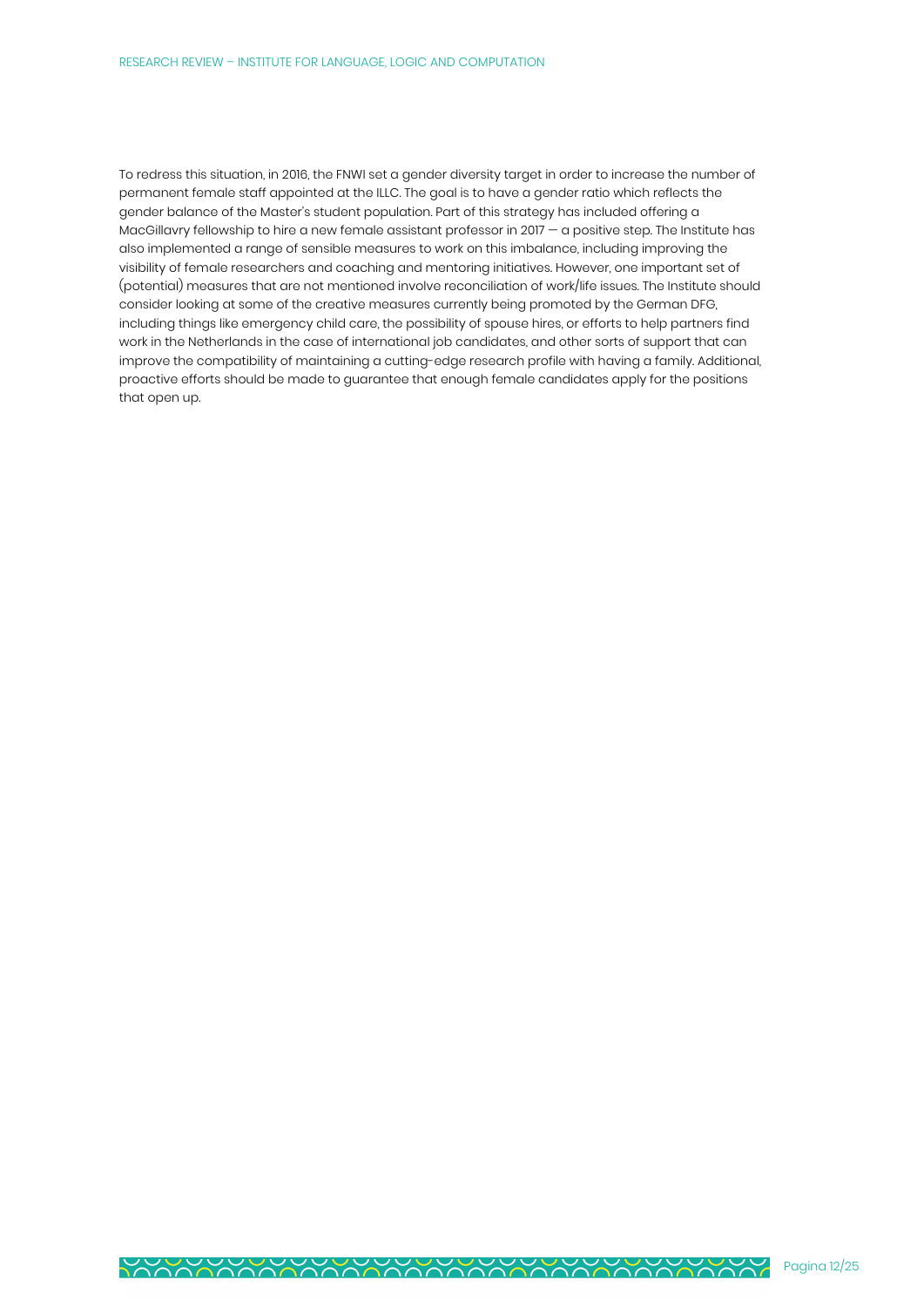## **4. Assessment of the research programmes**

### **4.1 Logic and Language**

The LoLa programme studies different aspects of the representation of knowledge and information transmission by communication through meaningful language use.

#### *Quality*

The LoLa programme is unquestionably a world leader in research in logic and language and in training next generation of innovators. The programme produces research that is not only rigorous but also, and more importantly, able to cross disciplinary boundaries and push forward the fields of logic and linguistics. Relevant examples in innovative potential are the bridges from Philosophy to Digital Humanities, and the research that brings logical approaches to language to bear on distributional semantics, or the growing framework of Inquisitive Semantics. The "bottom-up" research approach adopted within the LoLa programme has worked well because the ILLC has hired extremely smart, productive, and – perhaps most crucially – broad-minded, creative researchers who are able to collaborate across the different ILLC programmes. These hires have diversified the LoLa profile especially in the area of philosophy.

At over 12M€ during the evaluated period, LoLa funding has been outstanding, including various ERC grants across the Starting, Consolidator, and, perhaps most notably, Proof of Concept calls. The programme has demonstrated capacity to participate in large consortia via a Marie Curie ITN and Language in Interaction Gravitation programme. The programme has also been successful in NWO grants, including a notable number of VENI/VIDI/VICI grants.

Not only the senior LoLa staff but also several of the junior/non-permanent staff are well known, highly respected researchers, serving as editors at major journals and for leading handbooks such as the Cambridge Handbook of Formal Semantics, and as officers in organisations like FoLLI. Several of them are highly cited in comparison to others in their cohort. The Amsterdam Colloquium organised by the LoLa programme continues to be one of the most important conferences for presenting research related to natural language and logic, and the Tbilisi Symposium, while newer, has established a strong tradition and helped develop and maintain connections to the academic community in Georgia. As with the ILLC as a whole, LoLa publications regularly appear in top venues.

The LoLa programme has consistently produced 2-4 PhDs/year during the review period, similar to the other ILLC programmes, with somewhat greater regularity in numbers. Several of these have produced very strong publishing/conference presentation records even before finishing the dissertation.

#### *Societal relevance*

The LoLa area has undertaken various efforts to bringing its research to the public. Of these, the three most notable are the outreach efforts to Dutch primary and high schools; the collaborations with external companies and institutions, such as the in the area of Digital Humanities that have grown out of GlamMap and applied ontology; and the collaborations to develop autism diagnostics. More information about the results of these efforts and their future prospects would have been welcome. The LoLa programme is clearly primarily focused on basic research, but the above-mentioned efforts show that the programme has demonstrated its ability to bring its work closer to the public, and these efforts could be strengthened and highlighted more without sacrificing the basic research profile of the programme.

Three of the five themes that the Institute will focus on in the coming years – Explainable and Ethical AI, Logic, Games and Social agency, and Quantum Information and Computation – are directly connected to LoLa staff strengths/interests; the choice of these themes has been informed by societal needs and reflect the interest of the connected LoLa research. LoLa work in semantics/pragmatics, highly valued within linguistics, should continue to strive to connect to research in the human and natural language processing domains in LaCo.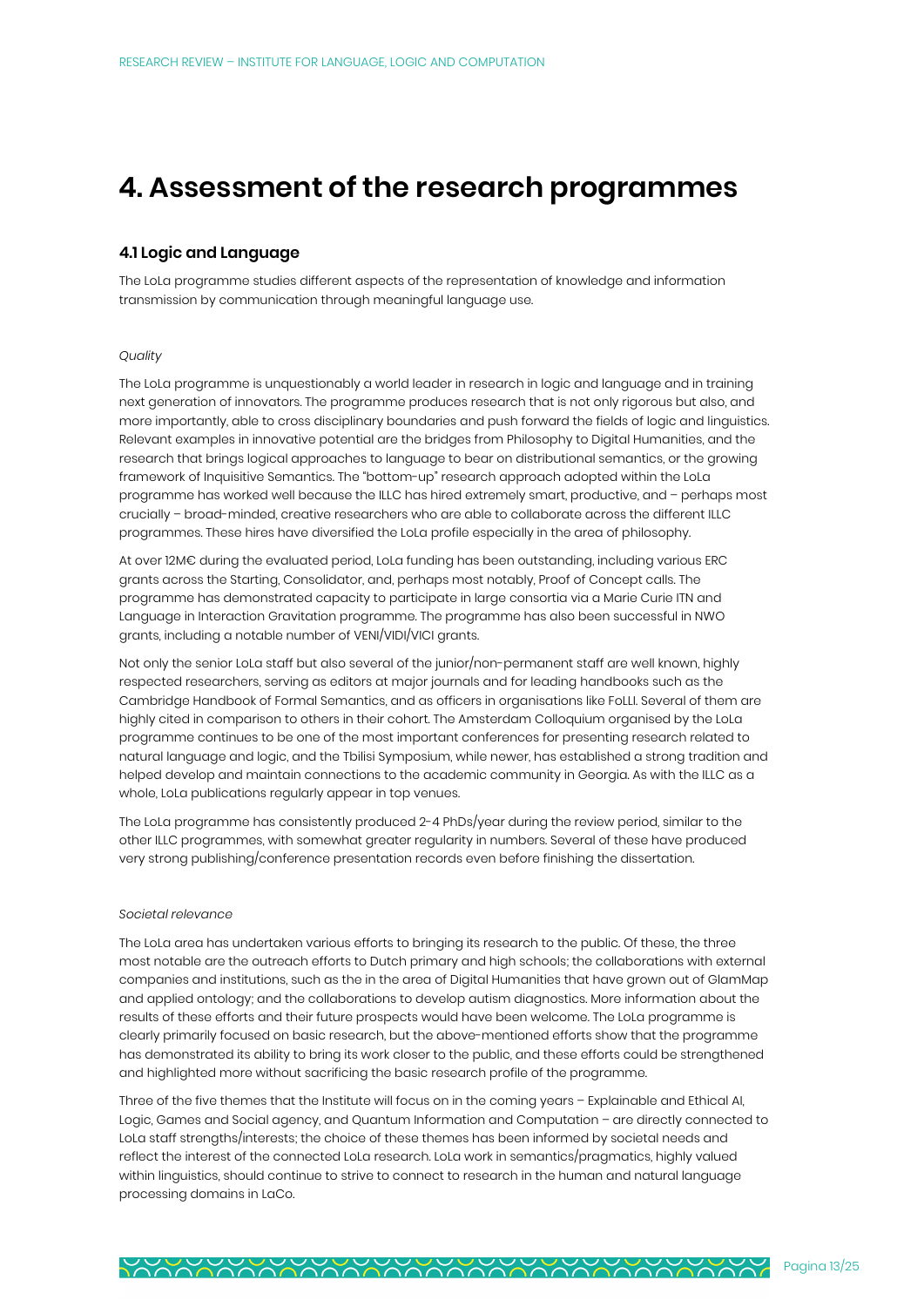The ongoing collaborations with Stanford and Tsinghua are especially important for LoLa, given the importance of these institutions, and will promote the dissemination of LoLa research.

#### *Viability*

The LoLa area has a long-standing, distinguished reputation, an excellent new generation of researchers, and the highest per-capita funding within the ILLC in the evaluation period. It has, in recent years, notably broadened its influence in the field of linguistics. Its researchers maintain rich international networks. All of these factors will contribute considerably to the viability of the programme.

The increased diversity of the philosophy staff as compared to the previous generation, while clearly representing an opportunity for the ILLC as a whole and probably positive for the Department of Philosophy, does introduce some risk of diluting the "Language and Logic" label, or alternatively suggests that perhaps some of the LoLa staff might be better situated in other areas.

In order to guarantee the continued strength and viability of the programme, various aspects of the programme's relation to the Faculty of Humanities should be monitored. The decrease in first stream funding (FTEs) to the LoLa programme in recent years contrasts notably with the increases that have occurred in the LaCo and LoCo programmes; the fact that these LoLa researchers succeed in obtaining funding to buy out their time should not lead to a decrease in the university's commitment to maintaining a core teaching/research staff in Philosophy. Similarly, the chair held until recently by F. Berto, should be filled by a researcher with a comparable profile. More generally, the differences in the way staff hirings and teaching loads are managed between the FGW and the FNWI merit further consideration. The articulation between the ILLC and the FNWI appears to be smoother than that between the ILLC and the FGW, and the impact that this difference could have on the long-term development of the LoLa area, particularly in Philosophy, should be monitored (see, too, remarks in Institute evaluation).

### **4.2 Logic and Computation**

The programme on Logic and Computation (LoCo) complements the other two research groups LoLa and LaCo by strong expertise in different areas of formal methods. The joint research mission of the LoCo programme is to gain a deeper understanding of the nature of information and the processes of reasoning and interaction.

#### *Quality*

The LoCo consortium is a world-leading methodological unity where experts in mathematical logic, theoretical computer science and artificial intelligence (AI) join forces. Common tools are taken from complexity theory, modal logic, and game theory. On this theme, the programme members all take their individual angles and share the intellectual flexibility to overcome disciplinary boundaries by discovering common patterns and identifying synergies in apparently very diverse areas. The latter has not only led to various collaborations with the LoLa and LaCo programmes and other institutes of UvA, but also to the very fruitful and close cooperation with the Research Institute CWI in Amsterdam.

In the years 2012-2017, the programme published a series of exciting results at first-class conferences and in high-impact journals. They developed formalisms for the verifying quantum programmes and for analysing the flow of information in social networks. They showed that quantum protocols cannot be used to prove an agent to be located at a specific geographic position. They advanced the topological semantics of modal logic, including applications to formal learning theory and epistemology. With respect to decision theory the LoCo programme analysed logic-based judgment aggregation. In addition, the programme can point to yet further results in bridging the semantic theory of natural language and computational cognitive science, in developing the theory of modal fixpoint logics, and on the use of univalent foundations in constructivist mathematics, enabling inductive types for use in set theory.

The publication record of LoCo is outstanding. The total number of publications reported in the selfevaluation report are impressive: among others, 245 articles published in journals and 140 conference papers. More notable than the absolute number of publications is the fact that many of these papers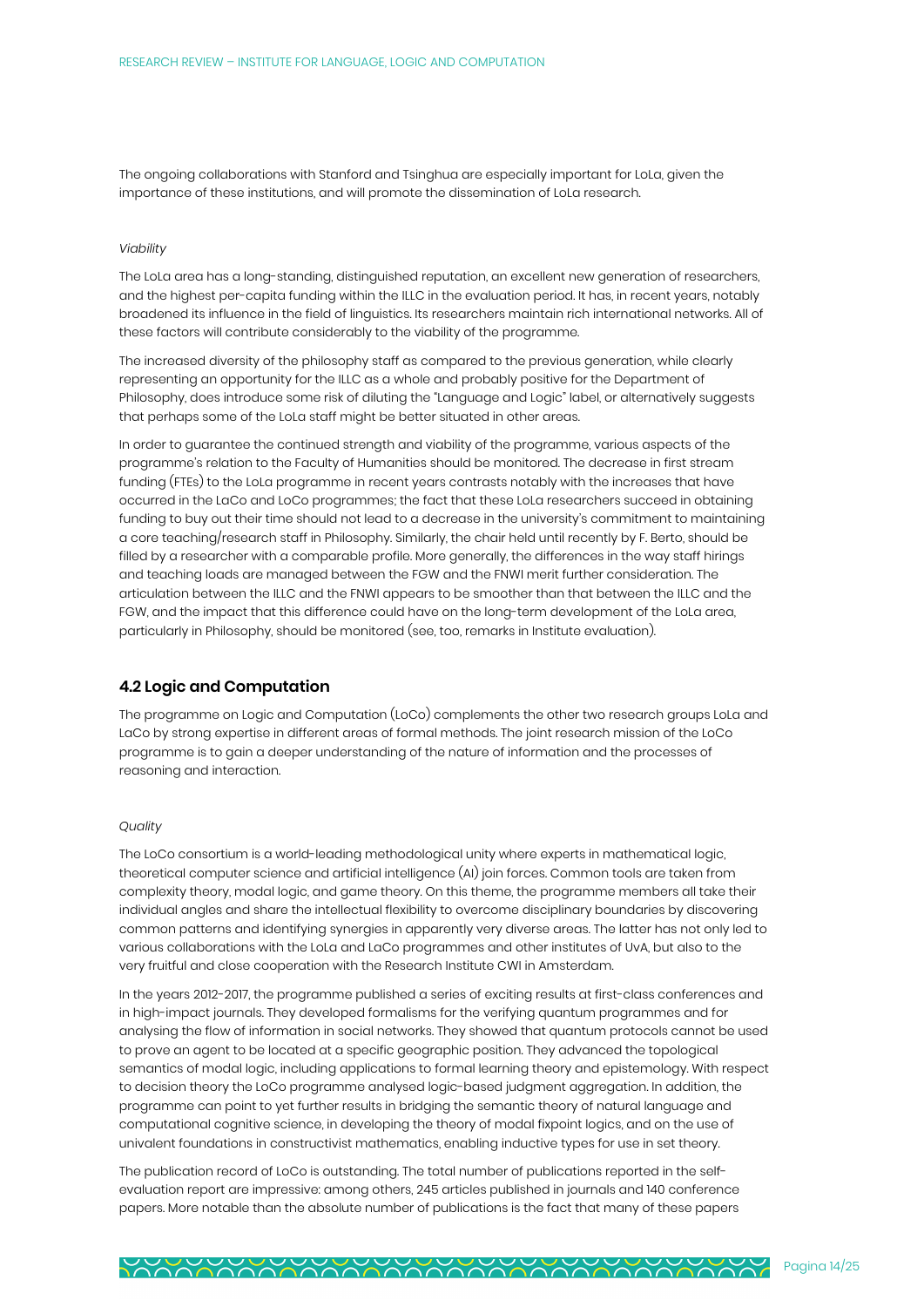appeared in top-ranked publication venues with strict selection criteria and low acceptance rates, which provides a clear indication for the high quality of the papers and significance of the scientific advances.

The LoCo programme was successful in acquiring prestigious research grants. Among others, this includes two NWO top grants for outstanding research groups, one ERC starting grant, and two grants from NWO's innovational research incentives scheme (one VENI grant and one VIDI grant). Besides these and other individual grants listed in the self-evaluation report with a total amount of ca. 5 Million Euro, the LoCo programme also contributed significantly to the foundations of research networks. Most notable is the research centre for quantum software (QuSoft), which is a joint initiative of UvA, VU and CWI, cofounded by one of the LoCo members. The QuSoft consortium is clearly one of leading teams addressing the challenge of harnessing the power of quantum information. Another example is the (co-)leadership of a European research network (EU COST) on computational social choice and algorithmic decision theory.

Further evidence for the international visibility and the high reputation of the LoCo members is provided by the formidable number of editorial products: in total 23 edited books and an average of 40 other editorships per year, including editorial work for flagship journals in logic, AI, and complexity theory. Likewise, the LoCo consortium is very active in the steering and programme committees of international conferences.

Overall, there have been 15 PhD defences in the period 2012-2017. Just as in the other ILLC programmes, the average quality of the PhD theses is very high. An impressively high percentage of the PhD alumni of LoCo have started an academic career. This yields another clear indication for the high quality and significance of this research programme.

#### *Relevance to the society*

The focus of the LoCo programme is fundamental research in directions that can have tremendous impact on the society. This clearly applies to the recent work in the directions of quantum information science and explainable AI. Quantum computing is an emerging research field in academia and industry, which might lead to dramatic changes compared to conventional hard- and software systems. The LoCo programme and their partners at CWI and in QuSoft are one of the very few teams world-wide addressing the challenges in processing information efficiently according to quantum-mechanic rules, ensuring security by crypotographic protocols that are difficult to break even when attackers may use large quantum computers, or developing algorithms for fundamental problems that fully exploit the potential of quantum computing. Likewise, thanks to the unique combination of strong expertise in logic, games, AI and mathematics, the LoCo programme has the potential to overcome the intransparency of machine-learning-based decisions and resulting automated actions by developing the foundations of model-based explanations for machine behaviours, and hereby significantly contributing to the implementation of the European Union's regulation 2016/679 that creates a "right to explanation". These are just examples illustrating the high potential relevance of the outstanding foundational work of the LoCo programme. Other research directions of the LoCo programme might have less immediate effect for the society, but can provide important impulses for and beyond the research community. The committee looks forward to LoCo's further efforts in bringing its world-class theoretical research to more tangible practical significance.

The LoCo programme has implemented several measures to disseminate their research results for a broad audience. Among others, these include articles and lectures for the general public and the joint initiative with the LoLa programme to establish logic courses at Dutch high schools.

#### *Viability*

The LoCo programme has an outstanding international reputation. The LoCo programme consists of world-leading researchers at the senior, mid-career and junior academic level. In the period 2012-2017, and the LoCo programme was very successful in hiring outstanding researchers to fill open positions. LoCo has attracted innovative researchers who nonetheless continue some of the research lines of the departing staff (emeriti). Concerning diversity with respect to nationality and age, the composition of the LoCo programme is exemplary. Diversity with respect to gender is a concern of all academic institutions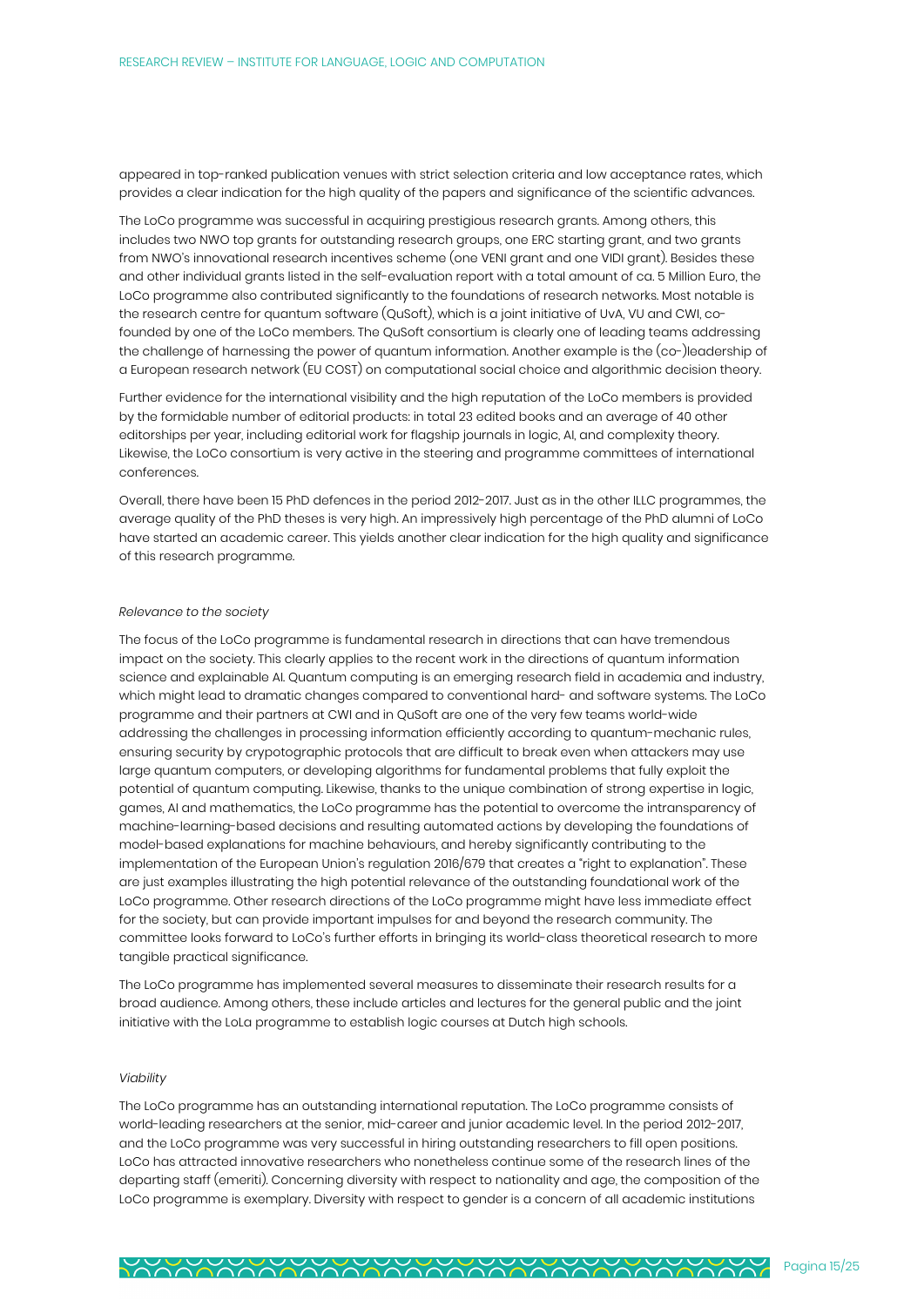with similar research directions. The ILLC's measures to improve the gender ratio have been successful as the percentage of female full professors in the ILLC has increased from 0% to 20% in the period 2012-2017. It is clear that a good deal more improvement is still possible and desirable.

The LoCo programme is very well embedded in the ILLC, FNWI and UvA. Beyond collaborations inside UvA, the LoCo programme is very well interconnected through national and international research networks. Most notably is the very fruitful collaboration with the CWI. This long-standing collaboration clearly leads to a win-win situation for the ILLC and the CWI.

#### **4.3 Language and Computation**

The Language and Computation (LaCo) programme is focused on computational models of human information processing, especially in computational linguistics, music cognition and digital humanities.

#### *Quality*

The LaCo programme works in several areas, which, taken together, constitute a broad field of activity. The strategy is deeply innovative and brashly multidisciplinary: where computationally research lines have led to insights that could be better pursued in neighbouring fields, these have indeed been pursued, for example in well-cited publications from the reporting period on the history of the humanities and on the biological basis of music, the two best cited key publications of this group. The strategy fits very well within the priority areas of the UvA, which has resulted in €870K additional research monies.

The LaCo programme has innovatively developed expertise in neural machine learning methods that are in dialog with linguistic theory and cognitive neuroscience on the one hand and graphical modelling on the other. This contrasts with the strictly application-oriented work which characterizes most computational linguistics (CL, the historical core of LaCo) They have developed expertise in the Digital Humanities, where, together with other UvA researchers in the Humanities, they constitute the strongest programme in the Netherlands. The special focus on music cognition is unusual and, in addition to its inherent scientific interest, has great public appeal. These areas are all certain to grow in the future. LaCo also continues its excellent research in both computational linguistics, both with excellent applied work (see section below on societal relevance), and also with an innovative and already very successfully line of research focused on understanding the incredible success of "black box" deep learning, asking in particular, about the potential cognitive interpretation of the multi-layer neural nets typically employed.

The key publications all appeared in excellent venues, including a book in the selective Oxford University Press (OUP), a journal article in the general high impact Philosophical Transactions of the Royal Society B, two articles in the very selective conference proceedings Empirical Methods in Natural Language Processing, and one in the likewise selective proceedings of the ACM special interest group on information retrieval (SIGIR). These publications are clearly having impact, as they've been cited more than forty times each on average, an astounding number for work published in the last six years. The overall publishing output is likewise strong, with 145 journal articles, or 2.7 articles per FTE of university staff. Even more articles were published in conference proceedings, which is also a healthy sign in the fields involved, where proceedings articles are often authoritative. The programme provided the committee with three pages of other products for peers, such as github repositories (software), corpora, and online demos.

The LaCo programme is extremely successful in securing financing for its research. They were awarded nearly €11 Million for research during the reporting period (including the UvA grants noted above). These included one ERC starting grant, one grant each in the very competitive NWO VIDI and VICI programmes and two successful open competition proposals (NWO). The programme was also deeply involved in the NWO Language in Interaction programme, where whey secured nearly €1.3 Million in research funding. The committee discusses funding for applied research in the following section.

16 PhD dissertations were defended in the LaCo programme during the reporting period, a very good number, but one leaving room for improvement.

The senior members of the LaCo programme are recognised leaders in their fields, at least two recognised as profound innovators and others as among the technically most accomplished anywhere.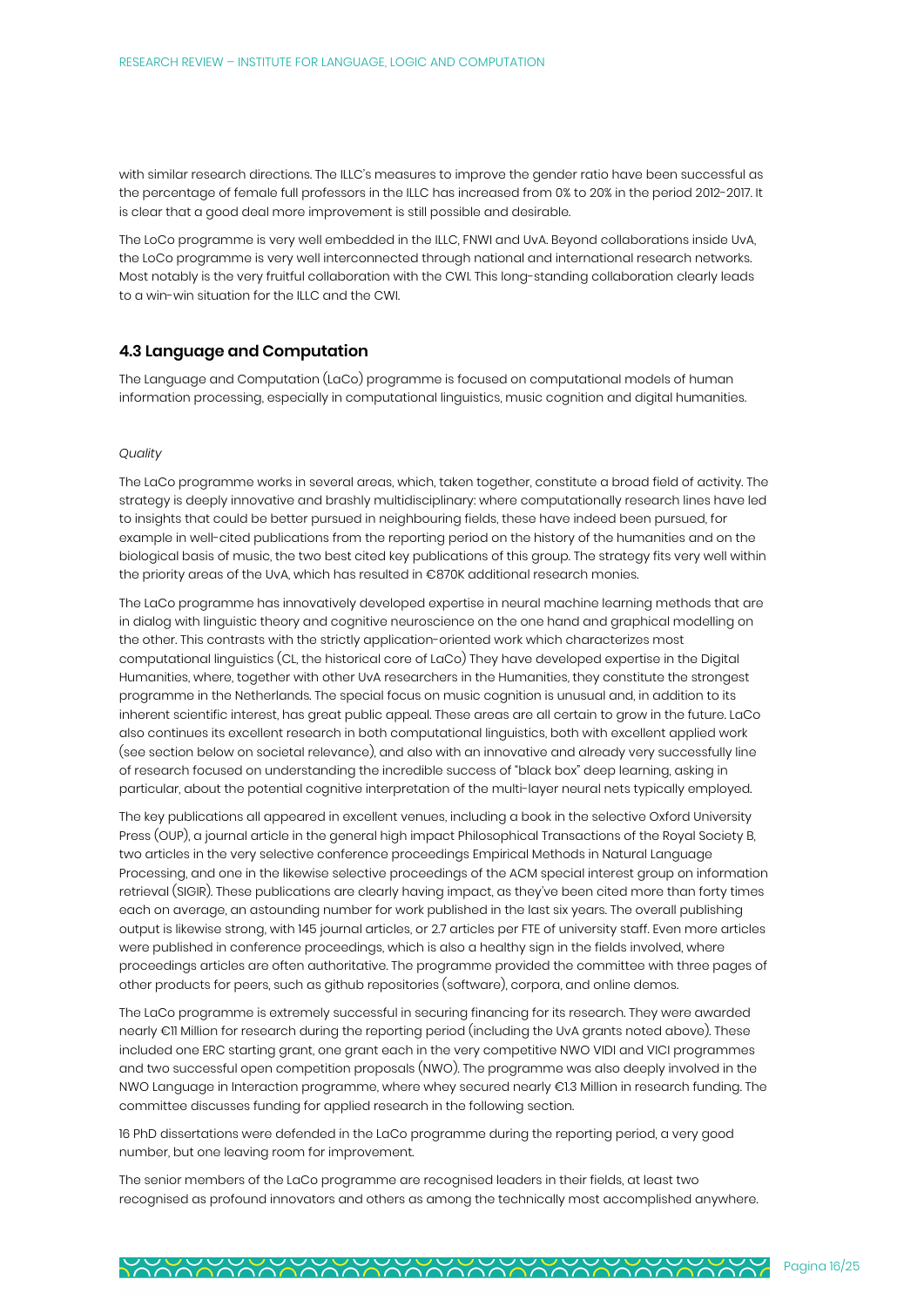Two have been elected members of the Royal Holland Society of Sciences and Humanities (KHMW), a prestigious distinction. There is obviously substantial talent among the less senior members as well. Further, the programme serves its profession(s), assuming the editing responsibilities of an average of 12 journals per year.

#### *Societal relevance*

The LaCo programme is clearly committed to producing societally relevant work, as they are deeply involved both in work aimed at improving products and services using language technology but also in outreach work, aimed at informing and intriguing the scientifically interested public.

With respect to applying LaCo research to societally relevant problems, the committee notes first that several PhD students have interned at technical companies such as Xerox in Grenoble, SONY in Paris, Microsoft Research, Unabel in Lisbon, Google in Switzerland, Google in London, Lattice Data/Apple in Menlo Park, and Amazon in Zurich. Several alumni hold positions at companies such as Pacmed, Funda, Adyen, Google, eBay, ING-bank, Deltares, and Apple. The LaCo programme received nearly €800K directly from industry during this period, and they also directly collaborated with industry, e.g. in the project, DatAptor, that is funded by STW, the NWO Domain of Applied and Engineering Sciences. DatAptor features a software package BEER version 2.0 which offers a trained machine translation evaluation metric with high correlation with human judgment.

The programme focused on Natural Language Processing (NLP) and information retrieval developed Political Mashup in the NWO Creative Industries programme (http://politicalmashup.nl/2013/04/nwocreatieve-industrie-project-expose/), a project that involved two private companies, the royal library (KB), the national archive, and the Dutch parliament. This work is being continued in ACCESS, a second NWO Creative Industries projects, but geared toward providing access to the minutes of city councils meetings. Two companies are participating as well.

With respect to outreach, the committee notes that the subgroup focusing on music has produced an engaging game, "Hooked on Music", which has been visited over three million times. They also prepared the "miracles of music" project, aimed at raising the awareness of the importance of music in development, education and health, and involving performances, lectures and a film. An English translation of a popular science book that was successful in Dutch also appeared, viz. 'Musical Cognition: A Science of Listening' (Transaction Publishers, 2011/2013) and was reviewed in several journals and newspapers including Volkskrant, NRC Handelsblad and USA Today. A data-oriented parsing demo was also developed and deployed during the reporting period.

#### *Viability*

If one of the best indicators of future health and strength is past performance, and, in particular, performance in the recent past, the LaCo programme should have a very bright future. The senior staff within the four subgroups (music cognition, digital humanities, language technology, and information retrieval and extraction) clearly understand their respective fields thoroughly, think strategically about them and can provide astute leadership. They range from extremely good to genuinely outstanding, a further reason for optimism about the future. A very interesting research line in dialogue has recently joined the effort, accompanied by a VIDI project.

During our interviews LaCo members complained that they have in the past had to seek grant support in order to cover the costs of hardware needed for their research (and not only needed for specific grants). The ILLC management was confident that the solution to this problem had already been implemented, and suspected that some researchers' knowledge was not completely up to date in this respect. The committee nonetheless recommends vigilance with respect to the provision of easy access to advanced computing facilities for this group.

The programme regularly attracts a generous amount of external funding (see sections above), which indicates that it can independently assure a healthy amount of energy, a certain further sign of its viability. The ILLC's foci on explainable and ethical AI, interpretable machine learning, and cognitive modelling offer many possibilities for LaCo members to fund their research more generously, perhaps in collaboration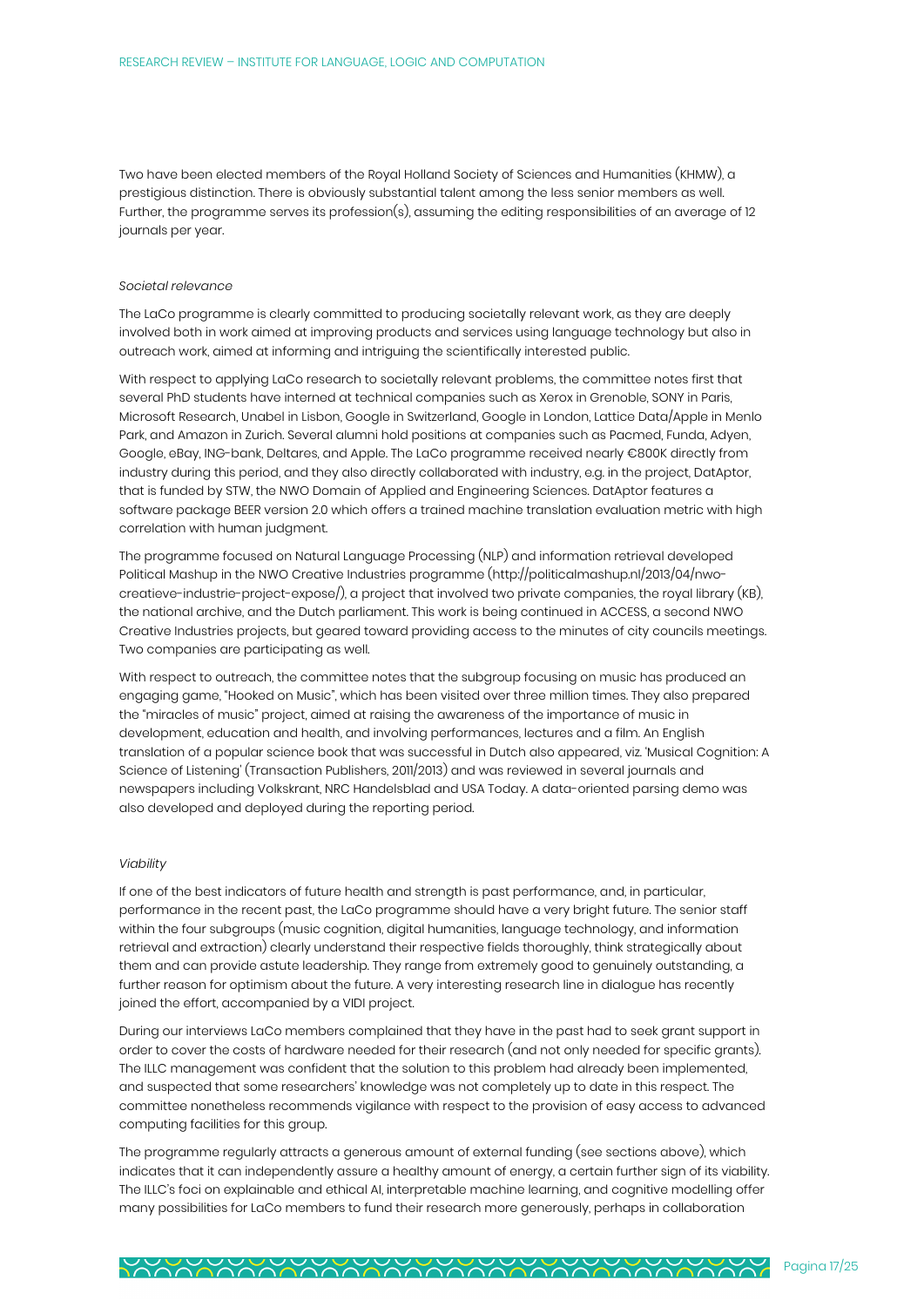with members of other ILLC programmes. LaCo is also well positioned to participate in the UvA's new research priority area (RPA) in AI and for continued participation in the RPA `Brain & Cognition'.

The LaCo programme's clear commitment to societally relevant work and its success in that respect are two further reasons for faith in the future of this programme.

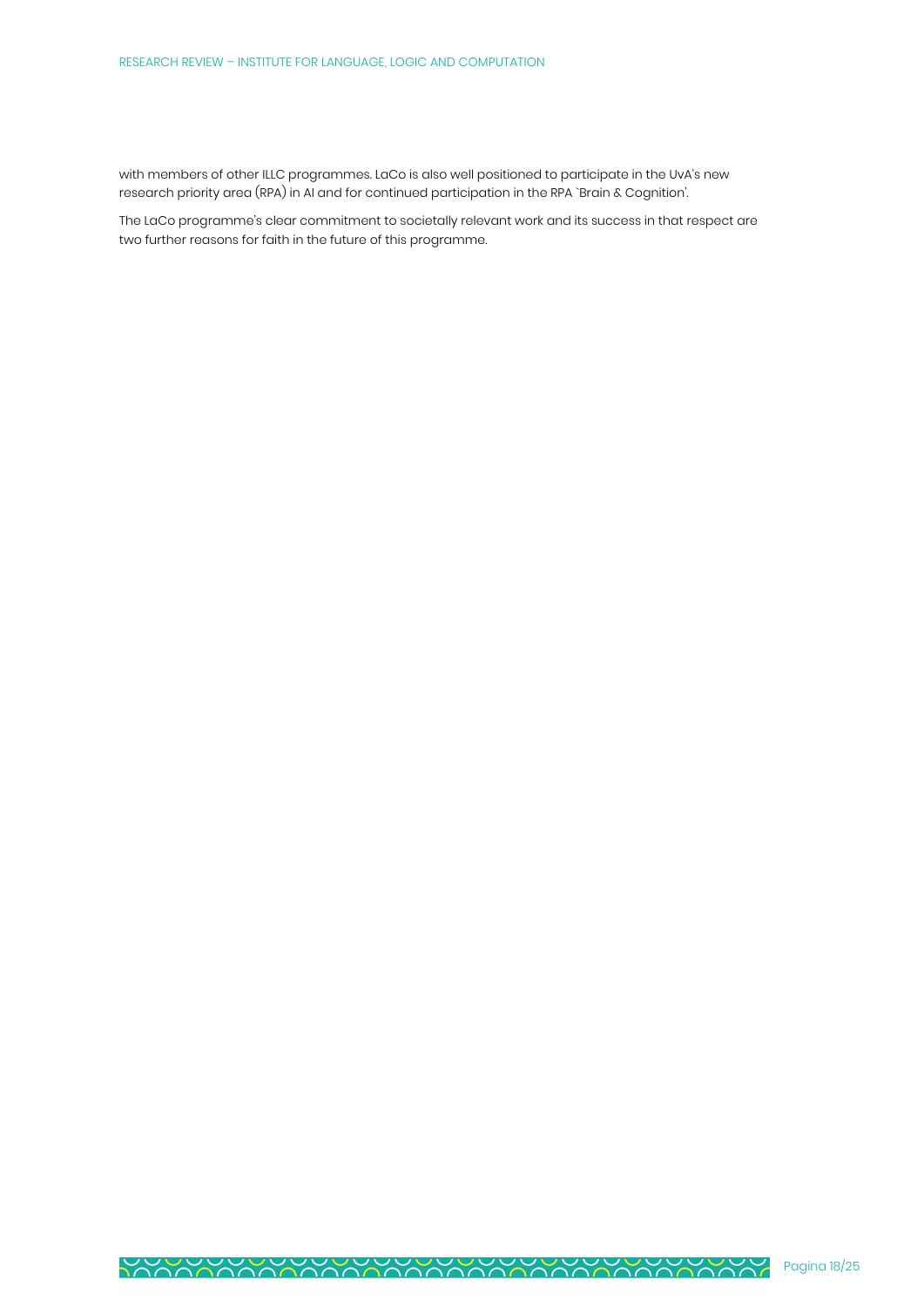# **5. Recommendations**

The ILLC is an outstanding Research Institute that compares to the very best in its area in the world. The committee nonetheless suggests that it might further improve in paying heed to the following points.

- 1. A great institute focused on foundational issues in the study of information ought to be a welcome partner for many companies, governmental agencies or perhaps even charitable organisations. It will be exciting to see ILLC ideas result in improvements in practical problems and processes, and it may be the source of important new ideas. The committee urges the ILLC to consider how it might engage societal partners less modestly;
- 2. The Institute should track its products for peers especially data sets and software as it now tracks its publications. The committee received a substantial list during the evaluation, so it has no doubts about the contributions of the group in this respect, but it would be worthwhile to do this systematically and to collect links to it (perhaps in links to pages provided by the different research lines). Numbers on use (page views, downloads, etc.) are also useful;
- 3. The more complicated organisational situation in the Faculty of Humanities warrants careful monitoring to protect ILLC's position there;
- 4. ILLC is encouraged to use a wider variety of measures to attract and retain female faculty, especially ones that help with work-life balance;
- 5. The Faculty of Humanities should maintain its commitment to First Stream funding for faculty profiles in Philosophy and review its policies concerning the hiring profiles for substitutes for faculty who are granted teaching relief as a result of obtaining research grants;
- 6. The programmes should re-evaluate the adequacy of their labels to reflect the changing profiles of the staff in the programmes.

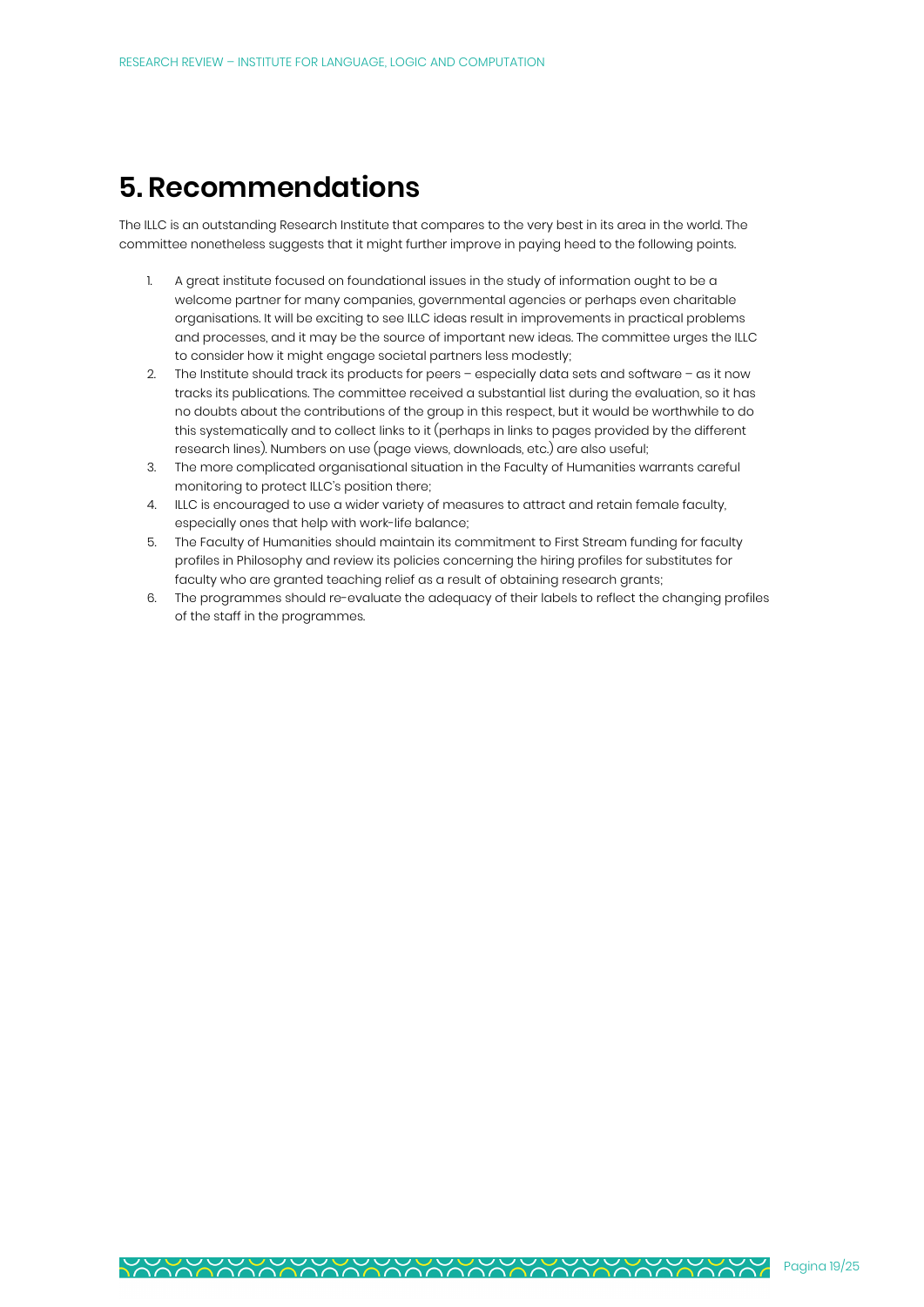# **Appendix A – Curriculum Vitae**

John Nerbonne (chair) worked at Hewlett-Packard Labs and the German Research Center for Artificial Intelligence before becoming professor of digital humanities in Groningen in 1993 (now emeritus). His research focuses on machine learning and computational techniques for studying language variation, and he has published extensively in these areas, but also in a wide range of other topics in computational linguistics. He has had visiting appointments as professor or researcher in Stanford (1985-90), Saarbrücken (1991-92), Nippon Telephone and Telegraph Labs (Yokosuka, 1997), Musée de L'Homme (Paris, 1998, inter alia), Stuttgart (2002), MIT (2005), Tübingen (2006) and the Freiburg Institute for Advanced Study (FRIAS, 2012- 2014). Nerbonne served as president of the Association for Computational Linguistics in 2002, joined the Royal Netherlands Academy of Arts and Sciences (KNAW) in 2005, was the American Dialect Society professor at the 2005 Linguistics Institute of the Linguistics Society of America, and received the Humboldt research prize in 2013. He has been an honorary professor in Freiburg since 2014. See www.let.rug.nl/nerbonne/.

Christel Baier is a full professor and head of the chair for Algebraic and Logic Foundations of Computer Science at the Faculty of Computer Science of the Technische Universität Dresden since 2006. From the University of Mannheim, she received her Diploma in Mathematics in 1990, her PhD in Computer Science in 1994, and her Habilitation in 1999. She was an associate professor for Theoretical Computer Science at the University of Bonn from 1999 to 2006. She is a member of the DFG review board for computer science since 2012 and co- speaker since 2013. Since 2011 she is a member of Academia Europa. Her expertise is on modelling, specification and verification techniques for reactive systems. In particular, she is interested in algorithms for the quantitative analysis of stochastic systems, probabilistic model checking, verification of infinite-state systems, coordination languages, compatibility of components, temporal and modal logics, and automata over infinite structures.

Edwin Mares is a full professor in the philosophy programme at Victoria University of Wellington, New Zealand. He works in logic and epistemology, and has published three books -- Relevant Logic (Cambridge University Press, 2004), A Priori (Routledge 2011), and (with Stuart Brock) Realism and Anti-Realism (Routledge 2007). He has published more than 60 articles and book chapters, and has edited three collections on logic and philosophy. He has been the managing editor of the Australasian Journal of Logic since 2013 and from 2009 until 2018 he was the director of Victoria's Centre for Logic, Language, and Computation.

Louise McNally (PhD in Linguistics, U.C. Santa Cruz, 1992) taught at Indiana University, The Ohio State University and the University of California, San Diego before joining Universitat Pompeu Fabra in 1995, where she is Professor of Linguistics in the Department of Translation and Language Sciences. Her research is mainly concerned with semantic theory and the syntax/semantics/pragmatics interface; she has also collaborated with computational semanticists and philosophers of language. She is associate editor of the journal Semantics & Pragmatics, co-editor of Springer's Studies in Linguistics and Philosophy series and Advisory Editor for the Oxford Research Encyclopedia of Linguistics. She has been panel member (2011) and chair (2013-2017) for the European Research Council, and was a member of the Electorate Nominating Committee of the Section on Linguistics & Language Science for the AAAS (2016- 2019). In 2017 she received a Humboldt Research Award.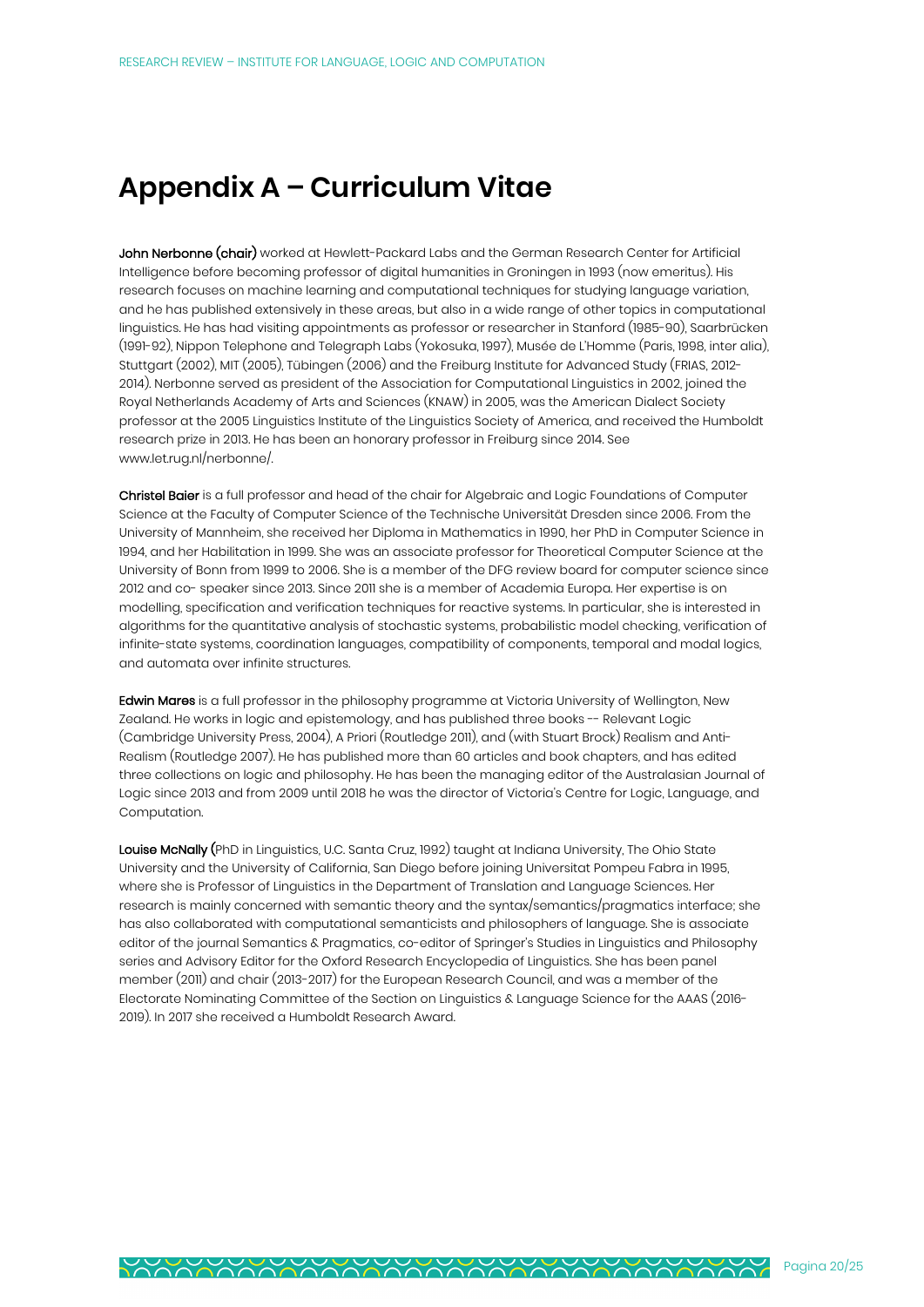# **Appendix B - Programme of the site visit**

#### Monday December 3

| Time            | Part                                                                       | Collocutors                                                                                                              |
|-----------------|----------------------------------------------------------------------------|--------------------------------------------------------------------------------------------------------------------------|
| $09.00 - 10.30$ | Preparation of the site visit                                              | committee                                                                                                                |
| $10.30 - 11.30$ | Introduction and meeting with<br>Management ILLC                           | Maria Aloni, Jenny Batson, Luca Incurvati,<br>Robert van Rooij, Sonja Smets, Yde<br>Venema, Jelle Zuidema                |
| $11.30 - 12.15$ | Logic & Computation Programme<br>(loco)<br>Meeting and discussion          | Alexandru Baltag, Nick Bezhanishvili, Ulle<br>Endriss, Chris Schaffner, Jakub Szymanik,<br>Yde Venema                    |
| $12.15 - 12.35$ | Closed session:<br>conclusions and recommendations<br>LoCo                 | committee                                                                                                                |
| $12.35 - 14.00$ | Lunch                                                                      | committee                                                                                                                |
| $14.00 - 14.45$ | Logic & Language Programme (LoLa)<br>Meeting and discussion                | Maria Aloni, Arianna Betti, Paul Dekker, Luca<br>Incurvati, Floris Roelofsen, Robert van Rooij                           |
| $14.45 - 15.05$ | Closed session:<br>conclusions and recommendations<br>LoLa                 | committee                                                                                                                |
| $15.05 - 15.15$ | Break                                                                      | committee                                                                                                                |
| $15.15 - 16.00$ | Meeting with PhD candidates                                                | Samira Abnar, Bas Cornelissen, Levin<br>Hornischer, Dieuwke Hupkes, Frederik<br>Lauridsen, Anthi Solaki, Zoi Terzopoulou |
| $16.00 - 16.20$ | Closed session                                                             | committee                                                                                                                |
| $16.20 - 17.30$ | Informal tour of ILLC<br>Posters, meeting with staff and PhD<br>candidates | plenary                                                                                                                  |
| 18.00           | Dinner committee members /<br>secretary                                    | committee                                                                                                                |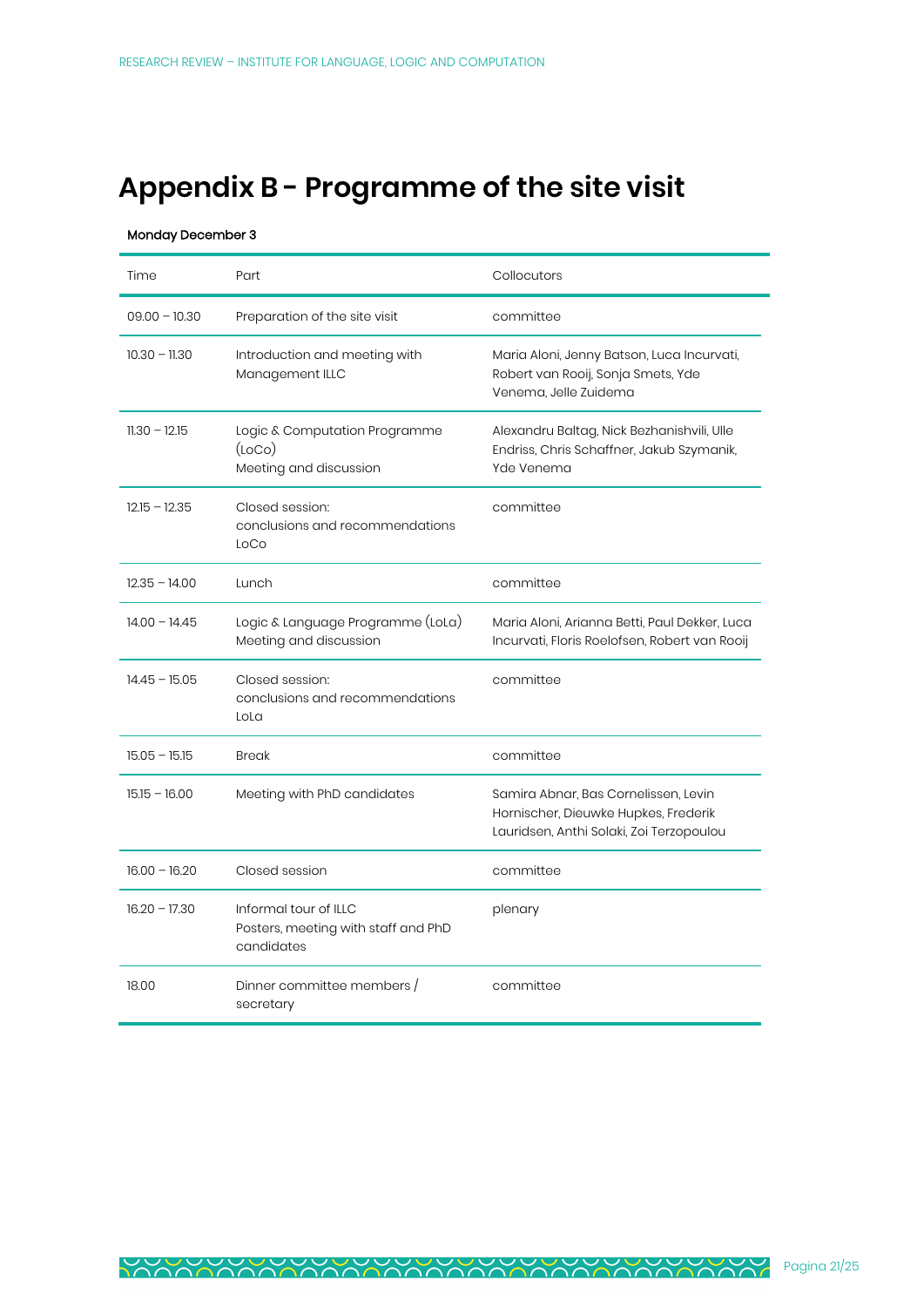## Tuesday December 4

| Time            | Part                                                                 | Colluctors                                                                                                |
|-----------------|----------------------------------------------------------------------|-----------------------------------------------------------------------------------------------------------|
| $9.15 - 10.00$  | Language & Computation Programme<br>(LACo)<br>Meeting and discussion | Rens Bod, Ashley Burgoyne, Raquel<br>Fernandez, Katia Shutova, Khalil Sima'an,<br>Jelle Zuidema           |
| $10.00 - 10.20$ | Closed session:<br>conclusions and recommendations<br>LaCo           | committee                                                                                                 |
| $10.20 - 11.05$ | Meeting with postdocs                                                | Wilker Aziz, Elia Bruni, Ronald de Haan,<br>Peter Hawke, Aybuke Ozgun, Shane<br>Steinert Threlkeld        |
| $11.05 - 12.00$ | Closed session: discussion                                           | committee                                                                                                 |
| $12.00 - 13.00$ | Lunch with Deans (Humanities and<br>Science)                         | Fred Weerman, Peter van Tienderen                                                                         |
| $13.00 - 13.30$ | Preparation meeting with<br>management                               | committee                                                                                                 |
| $13.30 - 14.15$ | Meeting with management ILLC<br>(questions, advice)                  | Maria Aloni, Jenny Batson, Luca Incurvati,<br>Robert van Rooij, Sonja Smets, Yde<br>Venema, Jelle Zuidema |
| $14.15 - 16.00$ | Closed session: Discussion, preparation<br>of preliminary results    | committee                                                                                                 |
| 16.00 - 17.30   | Plenary session:<br>Presentation of preliminary results              | plenary                                                                                                   |

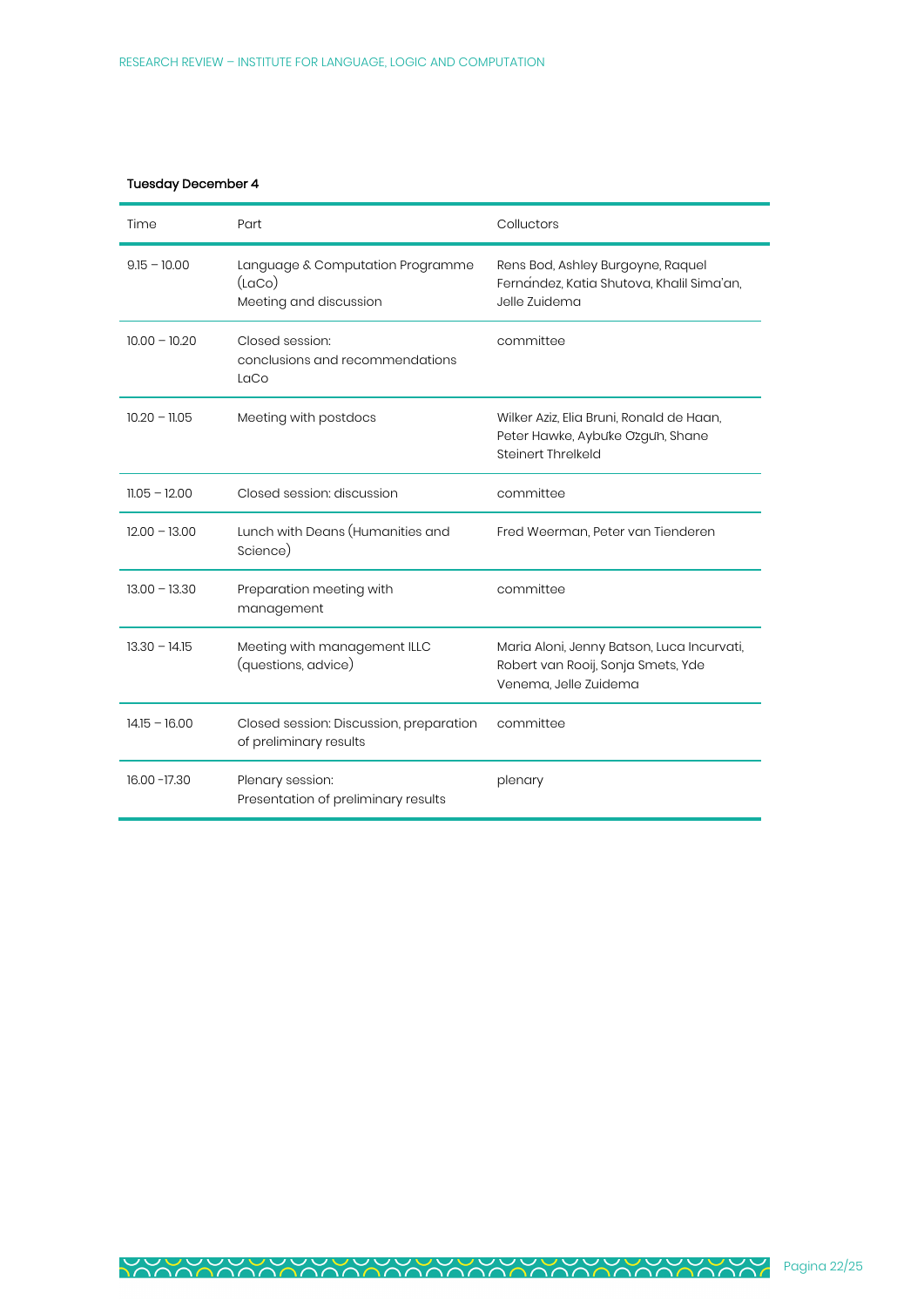# **Appendix C - Tables**

### Table 1 Staff in fte

|                             | 2012 | 2013 | 2014 | 2015 | 2016 | 2017  |
|-----------------------------|------|------|------|------|------|-------|
| Scientific staff            | 14.9 | 17.6 | 20.6 | 21.0 | 21.2 | 20.6  |
| Post-docs                   | 15.1 | 16.9 | 16.6 | 16.7 | 19.0 | 22.1  |
| PhD students                | 25.2 | 33.0 | 40.6 | 43.0 | 42.4 | 39.5  |
| <b>Technical support</b>    | 0.0  | 0.2  | 0.9  | 0.9  | 0.5  | 0.2   |
| <b>Total research staff</b> | 55.2 | 67.7 | 78.6 | 81.7 | 83.1 | 84.2  |
| Visiting fellows            | 5.7  | 3.9  | 3.5  | 6.4  | 6.1  | 7.4   |
| Support staff               | 3.3  | 3.9  | 4.5  | 4.5  | 5.1  | 5.8   |
| <b>Total staff</b>          | 64.2 | 75.5 | 86.6 | 92.6 | 95.3 | 100.4 |

#### Table 2 Main categories of research output

|                                             | 2012           | 2013           | 2014         | 2015 | 2016           | 2017           |
|---------------------------------------------|----------------|----------------|--------------|------|----------------|----------------|
| Refereed journal articles                   | 85             | 97             | 90           | 85   | 66             | 107            |
| Books/monographs                            | $\overline{4}$ | $\overline{4}$ | 6            | 5    | $\overline{4}$ | $\overline{2}$ |
| <b>Edited books</b>                         | 10             | 12             | 8            | 6    | 6              | 6              |
| <b>Book chapters</b>                        | 28             | 28             | 39           | 21   | 24             | 19             |
| PhD theses                                  | 10             | 3              | 5            | 5    | 10             | 8              |
| Conference papers                           | 52             | 77             | 67           | 74   | 78             | 83             |
| Publications aimed at the<br>general public | 5              | 10             | $\mathbf{1}$ | 16   | 8              | 7              |
| Editorships                                 | 66             | 68             | 67           | 67   | 70             | 77             |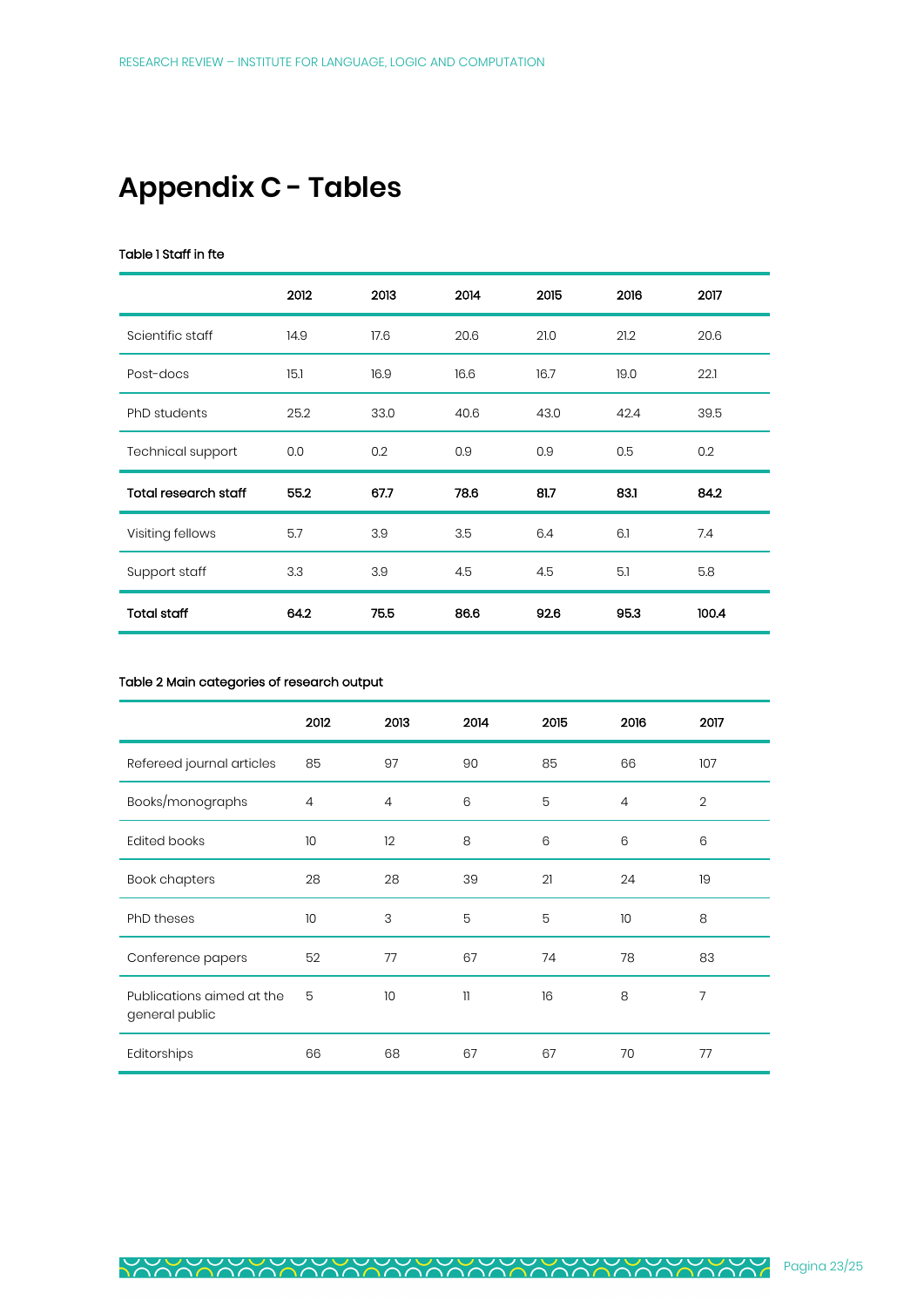## Table 3 Funding

|                          | 2012       |                | 2013       |    | 2014       |    | 2015       |    | 2016       |    | 2017       |    |
|--------------------------|------------|----------------|------------|----|------------|----|------------|----|------------|----|------------|----|
|                          | <b>FTE</b> | %              | <b>FTE</b> | %  | <b>FTE</b> | %  | <b>FTE</b> | %  | <b>FTE</b> | %  | <b>FTE</b> | %  |
| <b>Direct</b><br>funding | 23.7       | 39             | 28.5       | 40 | 30.5       | 37 | 31.7       | 36 | 29.7       | 33 | 32.1       | 35 |
| Research<br>grants       | 23.7       | 39             | 27.9       | 39 | 31.4       | 38 | 30.9       | 35 | 31.6       | 35 | 31.3       | 34 |
| Contract<br>research     | 2.6        | $\overline{4}$ | 5.5        | 8  | 10.2       | 12 | 12.2       | 14 | 14.6       | 16 | 13.0       | 14 |
| Other                    | 10.6       | 18             | 9.7        | 14 | 10.0       | 12 | 13.2       | 15 | 13.4       | 15 | 15.3       | 17 |
| <b>Total funding</b>     | 60.9       |                | 71.6       |    | 821        |    | 88.1       |    | 89.2       |    | 91.6       |    |

## Table 4 PhD candidates

| Enrolment     |                |            |                |                           | <b>Success rates</b>              |                |                   |                |                   |              |                   |      |                  |      |              |
|---------------|----------------|------------|----------------|---------------------------|-----------------------------------|----------------|-------------------|----------------|-------------------|--------------|-------------------|------|------------------|------|--------------|
| Starting year |                |            |                |                           | 4 or earlier<br>Graduated in year | 5 or earlier   | Graduated in year | 6 or earlier   | Graduated in year | 7 or earlier | Graduated in year |      | Not yet finished |      | Discontinued |
|               | $\mathsf{M}$   | F          | $M+F$          | $\#$                      | $\%$                              | $\#$           | $\%$              | $\#$           | $\%$              | $\#$         | $\%$              | $\#$ | $\%$             | $\#$ | $\%$         |
| 2008          | $\Theta$       | $\sqrt{2}$ | 11             | 5                         | 45                                |                |                   | $\overline{2}$ | 64                |              |                   |      |                  |      |              |
| 2009          | $\overline{2}$ | -          | $\overline{2}$ | $\mathbf{1}$              | 50                                |                |                   | $\mathbf{I}$   | 100               |              |                   |      |                  |      |              |
| 2010          | 5              | $\sqrt{2}$ | 7              | $\ensuremath{\mathsf{3}}$ | 43                                |                |                   | 1              | 57                | $\mathbf{1}$ | 71                |      |                  |      |              |
| 2011          | $\Theta$       | 3          | 12             | $\ensuremath{\mathsf{3}}$ | 25                                | 3              | 50                | $\overline{2}$ | 67                |              |                   |      |                  |      |              |
| 2012          | 10             | $\hbox{9}$ | 19             | 6                         | 32                                | 3              | 47                | 3              | 63                | 1            | 68                |      |                  |      |              |
| 2013          | 9              | 1          | 10             | $\overline{4}$            | 40                                | $\overline{2}$ | 60                |                |                   |              |                   |      |                  |      |              |
| 2014          | 12             | 1          | 13             | $\overline{4}$            | 31                                | $\overline{4}$ | 62                |                |                   |              |                   |      |                  |      |              |
| Total         | 56             | 18         | 74             | 26                        | 35                                | 12             | 51                | 9              | 64                | $\mathbf 2$  | 66                |      |                  |      |              |